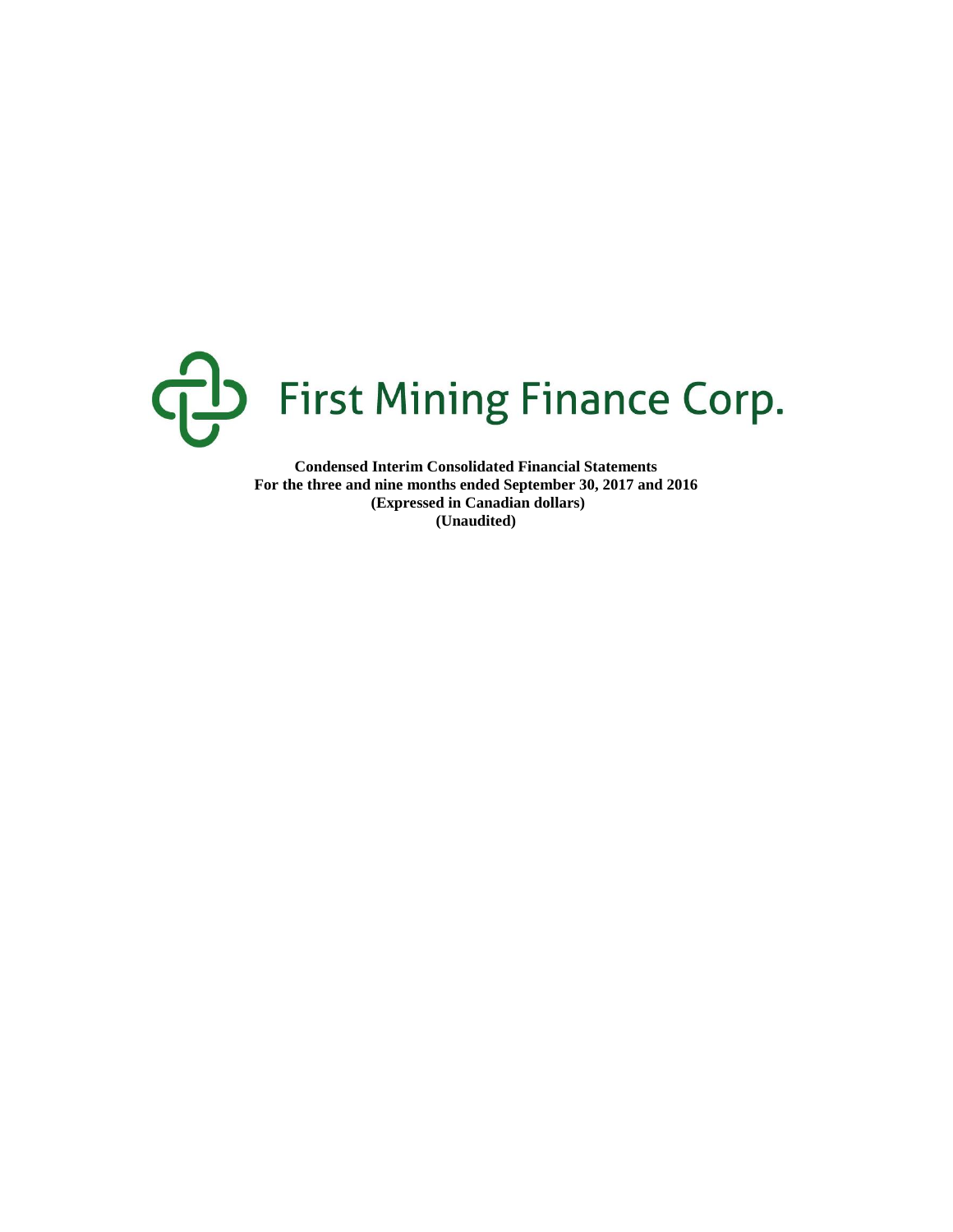INTERIM CONSOLIDATED STATEMENTS OF FINANCIAL POSITION AS AT SEPTEMBER 30, 2017 AND DECEMBER 31, 2016 (Expressed in Canadian dollars unless otherwise noted) (Unaudited)

**September 30, 2017 December 31, 2016 ASSETS Current** Cash and cash equivalents  $\frac{18,290,896}{9}$   $\frac{33,157,447}{9}$ Accounts and other receivables (Note 4) 978,591 1,372,596 Prepaid expenditures and the set of the set of the set of the 401,018 and 449,194 Marketable securities (Note 5) and the securities (Note 5) and the securities (Note 5) and the securities (Note 5) **Total current assets 24,419,529 40,825,864 Non-current** Mineral properties (Note 6) 237,412,773 223,462,223 Mineral property investments (Note 7)  $4.416,780$   $4.416,780$   $4.416,780$ Property and equipment **1846** 670,140 **670,140 670,140** Reclamation deposit 115,474 115,474 115,474 115,474 Accounts and other receivables (Note 4) 19,380 67,976 **Total non-current assets 242,787,983 228,732,593 TOTAL ASSETS \$ 267,207,512 \$ 269,558,457 LIABILITIES Current** Accounts payable and accrued liabilities (Note 8)  $\qquad \qquad$  \$ 1,008,725 \$ 769,675 Loans payable (Note 9) - 454,819 **Total current liabilities 1,008,725 1,224,494 Non-current** Debenture liability (Note 10) and the contract of the contract of the contract of the contract of the contract of the contract of the contract of the contract of the contract of the contract of the contract of the contract **Total liabilities 1,008,725 3,330,865 SHAREHOLDERS' EQUITY** Share capital (Note 11) 272,284,954 262,876,204 Warrant and share-based payment reserve (Note 11) 27,679,552 23,941,880 Accumulated other comprehensive (loss) income (3,591,408) 708,672<br>Accumulated deficit (30,174,311) (21,299,164) Accumulated deficit (30,174,311) **Total shareholders' equity 266,198,787 266,227,592 TOTAL LIABILITIES AND SHAREHOLDERS' EQUITY \$ 267,207,512 \$ 269,558,457** Commitments (Note 16)

The consolidated financial statements were approved by the Board of Directors:

Signed: "Keith Neumeyer", Director Signed: "Raymond Polman", Director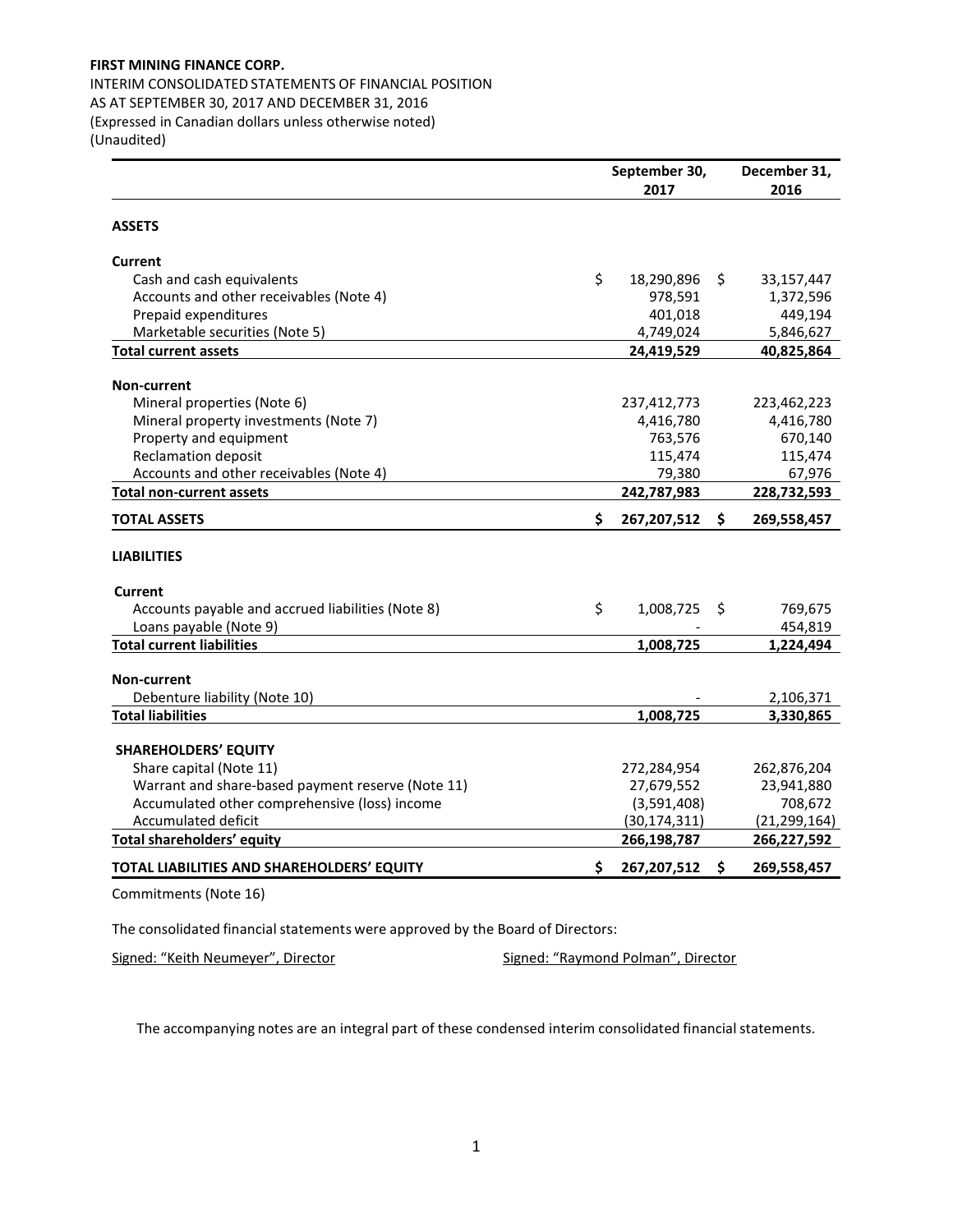INTERIM CONSOLIDATED STATEMENTS OF NET (LOSS) INCOME AND COMPREHENSIVE LOSS FOR THE THREE AND NINE MONTHS ENDED SEPTEMBER 30, 2017 AND 2016 (Expressed in Canadian dollars unless otherwise noted)

(Unaudited)

|                                                              | Three months ended     |             | Nine months ended             |                   |
|--------------------------------------------------------------|------------------------|-------------|-------------------------------|-------------------|
|                                                              | September 30,          |             | September 30,                 |                   |
|                                                              | 2017                   | 2016        | 2017                          | 2016              |
|                                                              |                        |             |                               |                   |
| <b>EXPENDITURES</b>                                          |                        |             |                               |                   |
| General and administration (Note 12)                         | \$<br>550,884 \$       | 724,992 \$  | 5,358,306                     | \$<br>4,507,806   |
| Exploration and evaluation                                   | 212,698                | 203,721     | 1,635,451                     | 1,375,649         |
| Investor relations and marketing communications              |                        |             |                               |                   |
| (Note 12)                                                    | 532,980                | 1,021,935   | 2,686,228                     | 3,322,390         |
| Corporate development and due diligence                      | 13,750                 | 13,750      | 314,902                       | 313,758           |
| Loss before other items                                      | (1,310,312)            | (1,964,398) | (9,994,887)                   | (9,519,603)       |
| <b>OTHER ITEMS</b>                                           |                        |             |                               |                   |
| Foreign exchange (loss) gain                                 | (73, 621)              | 1,016,012   | (145, 408)                    | 882,551           |
| Gain on divestiture of subsidiaries                          |                        | 841,943     |                               | 841,943           |
| Marketable securities fair value gain (Note 5)               |                        | 180,294     |                               | 174,996           |
| Interest and other expenses                                  | (3, 159)               | (85, 784)   | (86, 755)                     | (152, 352)        |
| Interest and other income                                    | 91,258                 | 146,379     | 279,959                       | 170,583           |
| Net (loss) income for the period                             | \$<br>$(1,295,834)$ \$ | 134,446 \$  | (9,947,091)                   | \$<br>(7,601,882) |
| Other comprehensive loss                                     |                        |             |                               |                   |
| Items that will not be reclassified to net (loss) or income: |                        |             |                               |                   |
| Marketable securities fair value loss (Note 5)               | (491, 949)             |             | (2,926,298)                   |                   |
| Items that may be reclassified to net (loss) or income:      |                        |             |                               |                   |
| Currency translation adjustment                              | (172, 144)             | (866, 351)  | (301, 838)                    | (1,479,166)       |
|                                                              |                        |             |                               |                   |
| Other comprehensive loss                                     | (664,093)              | (866, 351)  | (3, 228, 136)                 | (1,479,166)       |
| Total comprehensive loss for the period                      | \$<br>$(1,959,927)$ \$ |             | $(731,905)$ \$ $(13,175,227)$ | \$<br>(9,081,048) |
|                                                              |                        |             |                               |                   |
| (Loss) income per share                                      |                        |             |                               |                   |
| <b>Basic</b>                                                 | \$<br>$(0.00)$ \$      | 0.00%       | (0.02)                        | \$<br>(0.02)      |
| <b>Diluted</b>                                               | \$<br>$(0.00)$ \$      | 0.00%       | (0.02)                        | \$<br>(0.02)      |
| Weighted average shares outstanding                          |                        |             |                               |                   |
| <b>Basic</b>                                                 | 551,764,736            | 521,119,200 | 546,053,473                   | 404,926,967       |
| <b>Diluted</b>                                               | 551,764,736            | 544,841,428 | 546,053,473                   | 404,926,967       |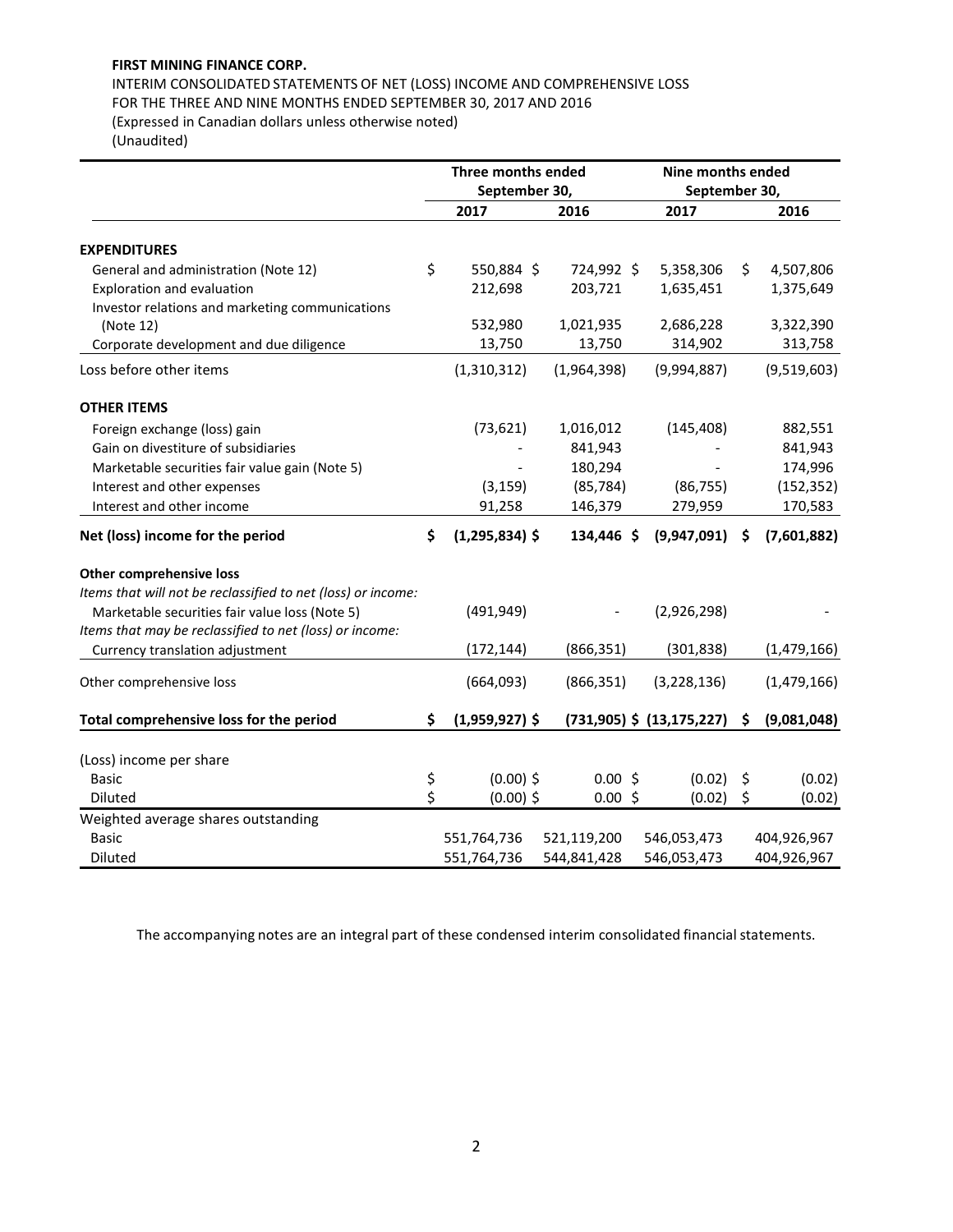INTERIM CONSOLIDATED STATEMENTS OF CASH FLOWS FOR THE NINE MONTHS ENDED SEPTEMBER 30, 2017 AND 2016 (Expressed in Canadian dollars unless otherwise noted) (Unaudited)

|                                                                  | Nine months ended September 30, |                  |                  |  |  |  |
|------------------------------------------------------------------|---------------------------------|------------------|------------------|--|--|--|
|                                                                  |                                 | 2017             | 2016             |  |  |  |
| Cash flows from operating activities                             |                                 |                  |                  |  |  |  |
| Net loss for the period                                          | \$                              | $(9,947,091)$ \$ | (7,601,882)      |  |  |  |
| Adjustments for:                                                 |                                 |                  |                  |  |  |  |
| Depreciation                                                     |                                 | 227,173          | 97,266           |  |  |  |
| Unrealized foreign exchange loss (gain)                          |                                 | 60,678           | (941,099)        |  |  |  |
| Gain on divestiture of subsidiaries                              |                                 |                  | (841, 943)       |  |  |  |
| Marketable securities fair value gain (Note 5)                   |                                 |                  | (174, 996)       |  |  |  |
| Share-based payments (Note 11(d))                                |                                 | 5,477,373        | 4,905,260        |  |  |  |
| Accrued interest receivable and other income                     |                                 | 106,088          | (52, 610)        |  |  |  |
| Accrued interest payable and other expenses                      |                                 | 76,757           | 128,273          |  |  |  |
| Operating cash flows before movements in working capital         |                                 | (3,999,022)      | (4,481,731)      |  |  |  |
| Changes in non-cash working capital items:                       |                                 |                  |                  |  |  |  |
| (Increase) decrease in accounts and other receivables            |                                 | (97, 333)        | 692,173          |  |  |  |
| Decrease (increase) in prepaid expenditures                      |                                 | 7,076            | (268, 147)       |  |  |  |
| Increase (decrease) in accounts payables and accrued liabilities |                                 | (161, 506)       | (2, 150, 452)    |  |  |  |
| Total cash used in operating activities                          |                                 | (4,250,785)      | (6, 216, 976)    |  |  |  |
| Cash flows from investing activities                             |                                 |                  |                  |  |  |  |
| Property and equipment purchases                                 |                                 | (386, 619)       | (279, 362)       |  |  |  |
| Mineral property expenditures (Note 6)                           |                                 | (9,610,768)      | (2,453,046)      |  |  |  |
| Other receivables or payments recovered                          |                                 | 258,916          | 10,099           |  |  |  |
| Increase in deferred acquisition costs                           |                                 |                  | 122,913          |  |  |  |
| Purchase of marketable securities                                |                                 | (1,828,695)      |                  |  |  |  |
| Cash expended in acquisitions                                    |                                 |                  |                  |  |  |  |
| Goldrush transaction costs                                       |                                 |                  | (101, 515)       |  |  |  |
| <b>Clifton transaction costs</b>                                 |                                 |                  | (221, 975)       |  |  |  |
| Pitt Gold acquisition and transaction costs                      |                                 |                  | (298, 434)       |  |  |  |
| <b>Cameron Gold transaction costs</b>                            |                                 |                  | (151, 386)       |  |  |  |
| Tamaka Gold transaction costs                                    |                                 |                  | (1,504,341)      |  |  |  |
| Acquisition of other mineral properties                          |                                 | (310,000)        |                  |  |  |  |
| Cash acquired in acquisitions                                    |                                 |                  | 14,243,523       |  |  |  |
| Total cash (used in) provided by investing activities            |                                 | (11, 877, 166)   | 9,366,476        |  |  |  |
| Cash flows from financing activities                             |                                 |                  |                  |  |  |  |
| Issuance of shares for cash in private placement                 |                                 |                  | 27,000,000       |  |  |  |
| Cash share issuance costs                                        |                                 |                  | (150, 073)       |  |  |  |
| Proceeds from exercise of warrants and stock options             |                                 | 1,954,049        | 6,291,845        |  |  |  |
| Repayment of debenture liability (Note 10)                       |                                 | (200,000)        | (307, 562)       |  |  |  |
| Repayments of loans payable (Note 9)                             |                                 | (461, 113)       | (230, 989)       |  |  |  |
| Total cash provided by financing activities                      |                                 | 1,292,936        | 32,603,221       |  |  |  |
| Foreign exchange effect on cash                                  |                                 | (31, 536)        | (113,009)        |  |  |  |
| Change in cash and cash equivalents                              |                                 | (14, 866, 551)   | 35,639,712       |  |  |  |
| Cash and cash equivalents, beginning                             |                                 | 33,157,447       | 683,608          |  |  |  |
| Cash and cash equivalents, ending                                | \$                              | 18,290,896       | \$<br>36,323,320 |  |  |  |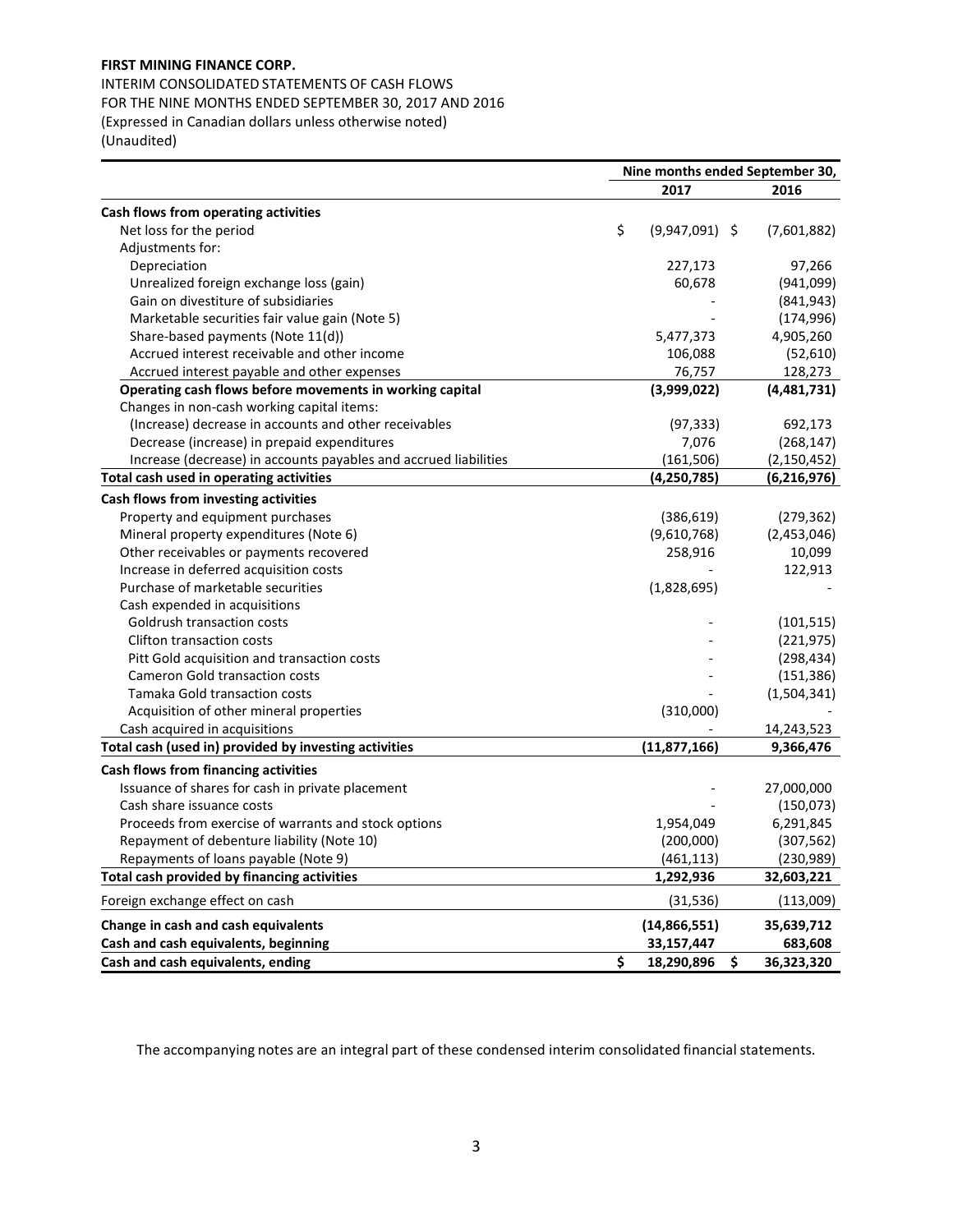INTERIM CONSOLIDATED STATEMENTS OF CHANGES IN EQUITY FOR THE NINE MONTHS ENDED SEPTEMBER 30, 2017 AND 2016 (Expressed in Canadian dollars unless otherwise noted) (Unaudited)

**Number of common shares Capital stock Warrant reserve Share-based payment reserve Accumulated other comprehensive income (loss) Accumulated deficit Total Balance as at December 31, 2015 293,289,909 \$ 104,895,131 \$ 4,685,609 \$ 3,031,646 \$ 2,092,242 \$ (10,144,241) \$ 104,560,387** Shares issued from private placement 33,750,000 21,673,600 5,176,327 - - - - - - - - - - - - - 26,849,927 Shares issued on settlement of debt 2,117,509 1,921,927 - - - - - - - - - - - - - - - - - - 1,921,927 Shares issued on acquisition of Goldrush 11,950,223 4,780,089 - - - - - - - - - - - - - - - - - - 4,780,089 Shares issued on acquisition of Clifton 48,209,962 19,766,084 - - - - 19,766,084 Options issued on acquisition of Clifton and Clifton and Clifton and Clifton and Clifton and Clifton and Clifton and Clifton and Clifton and Clifton and Clifton and Clifton and Clifton and Clifton and Clifton and Clifton a Shares issued on acquisition of Pitt Gold 2,535,293 1,749,352 1,749,352 1,1749,352 1,1749,352 Shares issued on acquisition of Cameron Gold 32,260,836 25,808,669 - - - - 25,808,669 Shares issued on acquisition of Tamaka 92,428,115 69,321,087 - - - - 69,321,087 Options issued on acquisition of Tamaka and the state of the control of Tamaka and the control of Tamaka and the control of the control of the control of the control of the control of the control of the control of the cont Warrants issued on acquisition of Tamaka **- 1990 - 1991** - 8,633,830 - - - - - - - - - - - - - - - - - 8,633,830 Exercise of options and the contract of the contract of the contract of the contract of the contract of the contract of the contract of the contract of the contract of the contract of the contract of the contract of the co Exercise of warrants 11,726,634 6,079,228 (3,079,577) - - - - - - - - - - - - - 2,999,651 Share-based payments and the state of the state of the state of the state of the state of the state of the state of the state of the state of the state of the state of the state of the state of the state of the state of th Loss for the period - - - - - (7,601,882) (7,601,882) Other comprehensive income (loss) (1,479,166) (1,479,166) (1,479,166) (1,479,166) Balance as at September 30, 2016 68, 2016 68, 202, 2036, 582 (202, 236, 588 \$ 15, 416, 189 \$ 7644, 128 \$ 613, 076 \$ 767, 46, 123 \$ 768, 963, 858 . **Balance as at December 31, 2016 539,439,736 \$ 262,876,204 \$ 15,360,264 \$ 8,581,616 \$ 708,672 \$ (21,299,164) \$ 266,227,592** Impact of adopting IFRS 9 (Note 3)  $\qquad \qquad -$  -  $\qquad \qquad -$  -  $\qquad \qquad -$  (1,071,944) 1,071,944  **Balance as at January 1, 2017 (restated) 539,439,736 \$ 262,876,204 \$ 15,360,264 \$ 8,581,616 \$ (363,272) \$ (20,227,220) \$ 266,227,592** Shares issued on acquisition of mineral properties 3,000,000 2,613,000 - - - - 2,613,000 Shares issued on settlement of debenture liability (Note 10) 4,700,000 3,102,000 - - - - 3,102,000 Exercise of options (Note 11(d))  $\begin{array}{cccc} 4,162,617 & 3,276,145 & - \\ 4,162,617 & 3,276,145 & - \\ 1,162,617 & 1,162,161 & - \\ 1,162,617 & 1,162,161 & - \\ 1,162,617 & 1,162,161 & - \\ 1,162,617 & 1,162,161 & - \\ 1,162,617 & 1,162,161 & - \\ 1,162,617 & 1$  Exercise of warrants (Note 11(c)) 845,263 417,605 (244,485) - - - 173,120 Share-based payments (Note 11(d)) and the state of the state of the state of the state of the state of the state of the state of the state of the state of the state of the state of the state of the state of the state of th Loss for the period (9,947,091) (9,947,091) (9,947,091) Other comprehensive income (loss) (3,228,136) (3,228,136) (3,228,136) (3,228,136) Balance as at September 30, 2017 **1988** 1552,147,616 \$ 272,284,954 \$ 15,115,779 \$ 12,563,773 \$ (3,591,408) \$ (30,174,311) \$ 266,198,787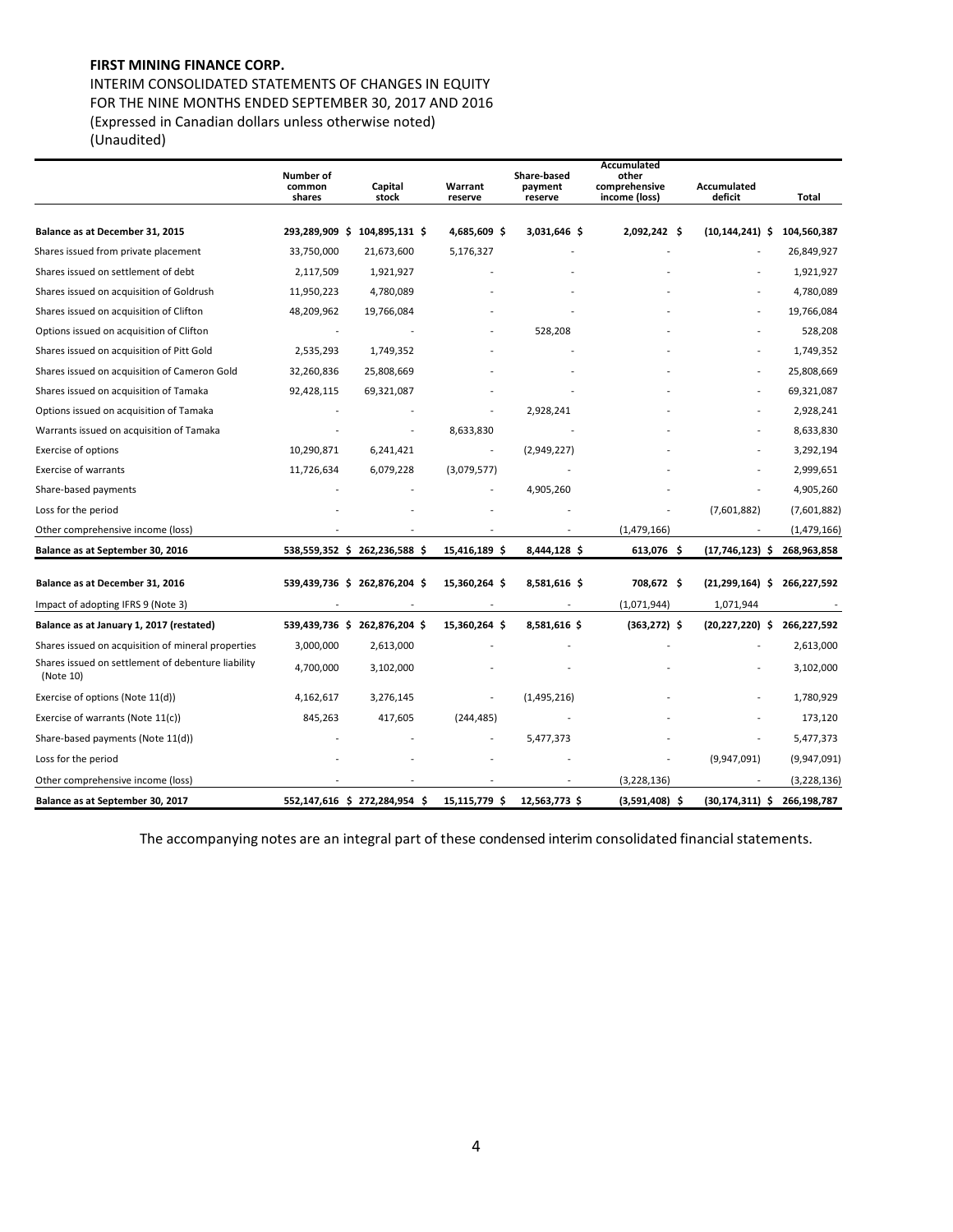## **1. NATURE OF OPERATIONS**

First Mining Finance Corp. (formerly Albion Petroleum Ltd. ("Albion")) (the "Company" or "First Mining") was incorporated pursuant to the provisions of the *Business Corporations Act* (Alberta) on April 4, 2005.

The Company is a public mineral exploration Company with a focus on the acquisition, exploration and development of its North American property portfolio. During the year ended December 31, 2016, the Company completed acquisitions of Goldrush Resources Ltd. ("Goldrush"), Clifton Star Resources Inc. ("Clifton"), the Pitt Gold exploration property, Cameron Gold Operations Ltd. ("Cameron Gold''), and Tamaka Gold Corporation ("Tamaka"). On September 26, 2016, the Company completed the divestiture of three Mexican silver exploration properties to Silver One Resources Inc. ("Silver One").

First Mining is a public company which is listed on the Toronto Stock Exchange (the "TSX") under the symbol "FF", on the OTCQX under the symbol "FFMGF", and on the Frankfurt Stock Exchange under the symbol "FMG".

The Company's head office and principal address is located at Suite 1805 – 925 West Georgia Street, Vancouver, British Columbia, Canada, V6C 3L2.

## **2. BASIS OF PRESENTATION**

These condensed interim consolidated financial statements have been prepared in accordance with, International Accounting Standard 34, *Interim Financial Reporting* ("IAS 34") using policies consistent with International Financial Reporting Standards ("IFRS") as issued by the International Accounting Standards Board ("IASB") and interpretations of the IFRS Interpretations Committee ("IFRIC"). Except as described in Note 3, the Company uses the same accounting policies and methods of computation as in the annual consolidated financial statements for the year ended December 31, 2016, which should be read in conjunction with these condensed interim consolidated financial statements.

These condensed interim consolidated financial statements have been prepared under the historical cost method, except for financial instruments classified as fair value through profit and loss or fair value through other comprehensive income (loss), which are stated at their fair value. The condensed interim consolidated financial statements are presented in Canadian dollars, which is the functional currency of the Company's Canadian entities. The functional currency of the Company's foreign subsidiaries is US dollars.

The use of judgments, estimates and assumptions affects the application of accounting policies and the reported amounts of assets and liabilities, income and expense. Actual results may differ from these estimates.

These condensed interim consolidated financial statements were approved by the Board of Directors on November 14, 2017.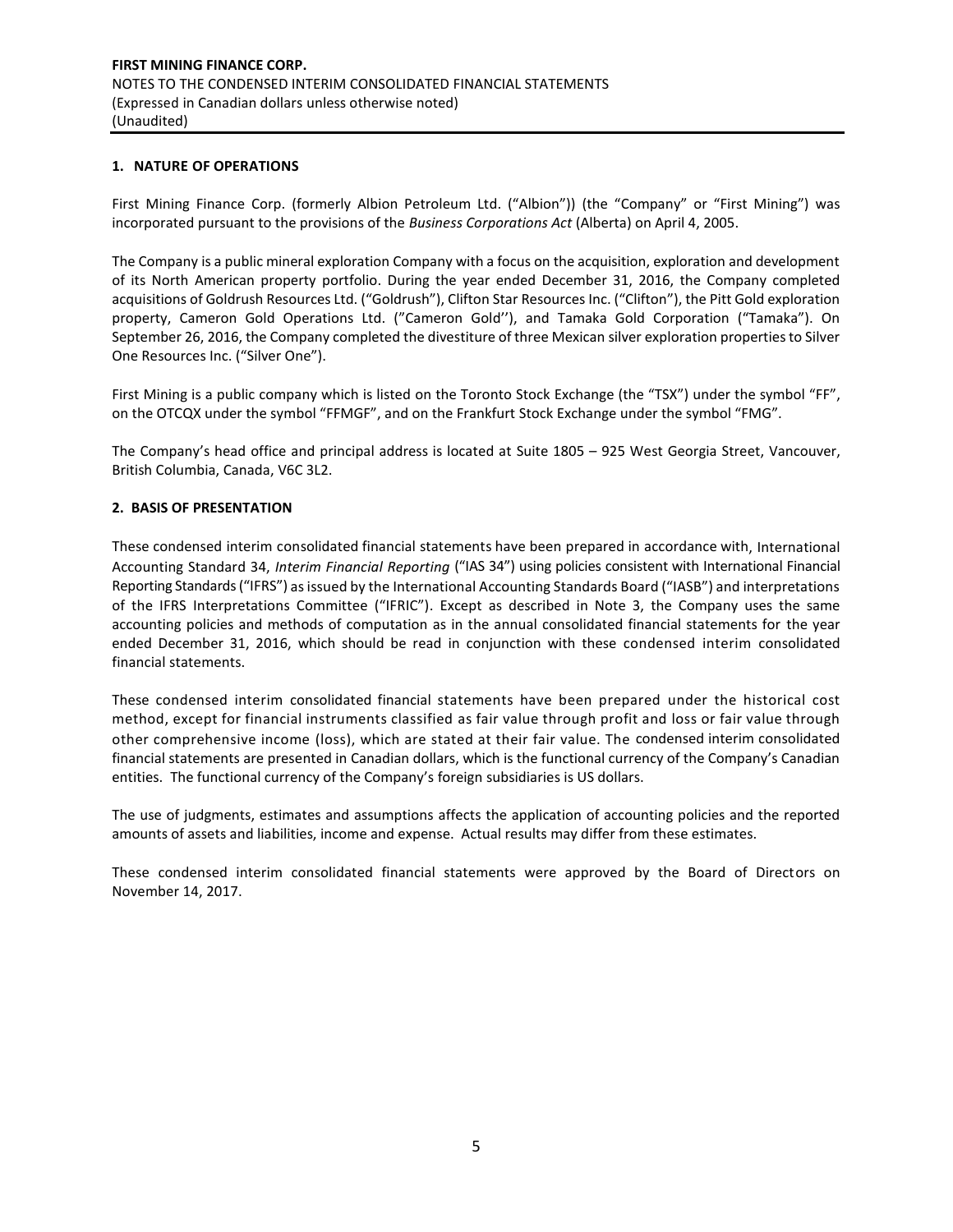## **3. ACCOUNTING POLICIES**

#### Change in accounting policies – Financial Instruments

The Company has early adopted all of the requirements of IFRS 9 *Financial Instruments* ("IFRS 9") as of January 1, 2017. IFRS 9 replaces IAS 39 *Financial Instruments: Recognition and Measurement* ("IAS 39"). IFRS 9 utilizes a revised model for recognition and measurement of financial instruments and a single, forward-looking "expected loss" impairment model. Most of the requirements in IAS 39 for classification and measurement of financial liabilities were carried forward in IFRS 9, so the Company's accounting policy with respect to financial liabilities is unchanged.

As a result of the early adoption of IFRS 9, management has changed its accounting policy for financial assets retrospectively, for assets that were recognized at the date of application. The change did not impact the carrying value of any financial assets or financial liabilities on the transition date. The main area of change is the accounting for equity securities previously classified as fair value through profit and loss.

The following is the Company's new accounting policy for financial instruments under IFRS 9.

(a) Classification

The Company classifies its financial instruments in the following categories: at fair value through profit and loss ("FVTPL"), at fair value through other comprehensive income (loss) ("FVTOCI") or at amortized cost. The Company determines the classification of financial assets at initial recognition. The classification of debt instruments is driven by the Company's business model for managing the financial assets and their contractual cash flow characteristics. Equity instruments that are held for trading (including all equity derivative instruments) are classified as FVTPL. For other equity instruments, on the day of acquisition the Company can make an irrevocable election (on an instrument-by-instrument basis) to designate them as at FVTOCI. Financial liabilities are measured at amortized cost, unless they are required to be measured at FVTPL (such as instruments held for trading or derivatives) or the Company has opted to measure them at FVTPL.

The Company completed a detailed assessment of its financial assets and liabilities as at January 1, 2017. The following table shows the original classification under IAS 39 and the new classification under IFRS 9:

| <b>Financial assets/liabilities</b>      | <b>Original classification</b> | <b>New classification</b> |
|------------------------------------------|--------------------------------|---------------------------|
|                                          | <b>IAS 39</b>                  | <b>IFRS 9</b>             |
| Cash and cash equivalents                | Amortized cost                 | Amortized cost            |
| Accounts and other receivables           | Amortized cost                 | Amortized cost            |
| Marketable securities                    | <b>FVTPL</b>                   | <b>FVTOCI</b>             |
| Mineral property investments             | <b>FVTPL</b>                   | <b>FVTOCI</b>             |
| <b>Reclamation deposit</b>               | Amortized cost                 | Amortized cost            |
| Accounts payable and accrued liabilities | Amortized cost                 | Amortized cost            |
| Loans payable                            | Amortized cost                 | Amortized cost            |
| Debenture liability                      | Amortized cost                 | Amortized cost            |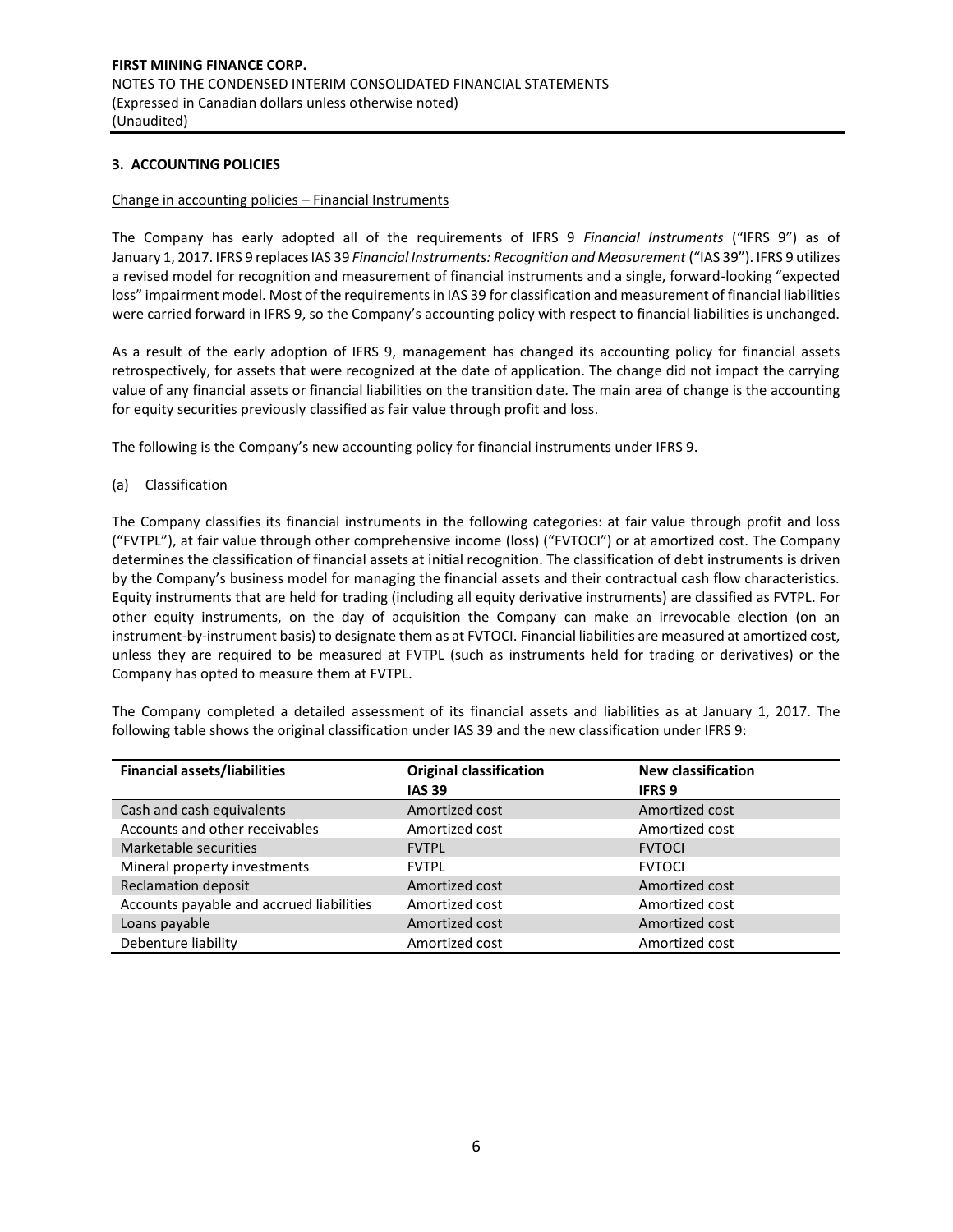# **3. ACCOUNTING POLICIES** (continued)

#### Change in accounting policies – Financial Instruments (continued)

Upon the adoption of IFRS 9, the Company made an irrevocable election to classify marketable securities and mineral property investments (First Mining's 10% equity interest in a group of privately held companies that own the Duparquet gold project) as FVTOCI given they are not held for trading and are instead held as strategic investments that align with the Company's corporate objectives.

As the Company is not restating prior periods, it has recognized the effects of retrospective application to shareholders' equity at the beginning of the 2017 annual reporting period that includes the date of initial application. Therefore, the adoption of IFRS 9 resulted in a decrease to opening accumulated deficit on January 1, 2017 of \$1,071,944 with a corresponding adjustment to accumulated other comprehensive income (loss).

(b) Measurement

### **Financial assets at FVTOCI**

Elected investments in equity instruments at FVTOCI are initially recognized at fair value plus transaction costs. Subsequently they are measured at fair value, with gains and losses arising from changes in fair value recognized in other comprehensive income (loss).

### **Financial assets and liabilities at amortized cost**

Financial assets and liabilities at amortized cost are initially recognized at fair value plus or minus transaction costs, respectively, and subsequently carried at amortized cost less any impairment.

## **Financial assets and liabilities at FVTPL**

Financial assets and liabilities carried at FVTPL are initially recorded at fair value and transaction costs are expensed in the consolidated statements of net (loss) income. Realized and unrealized gains and losses arising from changes in the fair value of the financial assets and liabilities held at FVTPL are included in the consolidated statements of net (loss) income in the period in which they arise. Where management has opted to recognize a financial liability at FVTPL, any changes associated with the Company's own credit risk will be recognized in other comprehensive income (loss).

(c) Impairment of financial assets at amortized cost

The Company recognizes a loss allowance for expected credit losses on financial assets that are measured at amortized cost.

At each reporting date, the Company measures the loss allowance for the financial asset at an amount equal to the lifetime expected credit losses if the credit risk on the financial asset has increased significantly since initial recognition. If at the reporting date, the financial asset has not increased significantly since initial recognition, the Company measures the loss allowance for the financial asset at an amount equal to twelve month expected credit losses. The Company shall recognize in the consolidated statements of net (loss) income, as an impairment gain or loss, the amount of expected credit losses (or reversal) that is required to adjust the loss allowance at the reporting date to the amount that is required to be recognized.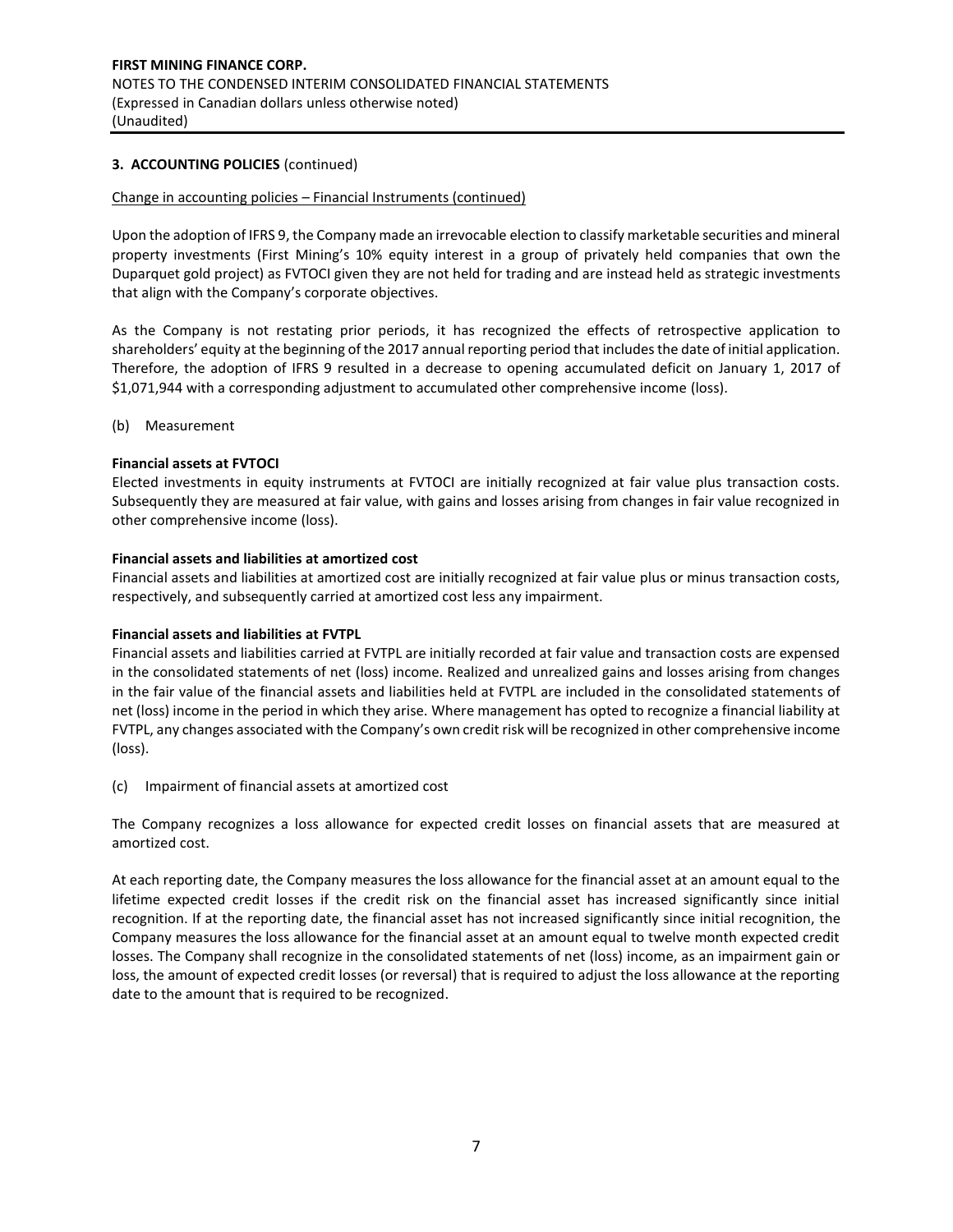## **3. ACCOUNTING POLICIES** (continued)

Change in accounting policies – Financial Instruments (continued)

#### (d) Derecognition

### **Financial assets**

The Company derecognizes financial assets only when the contractual rights to cash flows from the financial assets expire, or when it transfers the financial assets and substantially all the associated risks and rewards of ownership to another entity. Gains and losses on derecognition are generally recognized in the consolidated statements of net (loss) income. However, gains and losses on derecognition of financial assets classified as FVTOCI remain within accumulated other comprehensive income (loss).

### **Financial liabilities**

The Company derecognizes financial liabilities only when its obligations under the financial liabilities are discharged, cancelled or expired. Generally, the difference between the carrying amount of the financial liability derecognized and the consideration paid and payable, including any non-cash assets transferred or liabilities assumed, is recognized in the consolidated statements of net (loss) income.

### Accounting Standards Issued but Not Yet Applied

The following are accounting standards anticipated to be effective January 1, 2018 or later:

## IFRS 15 *Revenue from Contracts with Customers*

IFRS 15 will replace IAS 18 *Revenue*, IAS 11 *Construction Contracts*, and related interpretations on revenue. IFRS 15 establishes a single five‐step model for determining the nature, amount, timing and uncertainty of revenue and cash flows arising from a contract with a customer. Application of the standard is mandatory for annual periods beginning on or after January 1, 2018, with early application permitted. As the Company has no revenue, no impact on the Company's consolidated financial statements is expected.

### IFRS 16 *Leases*

IFRS 16 will replace IAS 17 *Leases*. IFRS 16 specifies how to recognize, measure, present and disclose leases. The standard provides a single lessee accounting model, requiring lessees to recognize assets and liabilities for all leases unless the lease term is 12 months or less or the underlying asset has a low value. Application of the standard is mandatory for annual periods beginning on or after January 1, 2019, with early application permitted. IFRS 16 will result in an increase in assets and liabilities as fewer leases will be expensed as payments are made. Management expects an increase in depreciation expenses and also an increase in cash flow from operating activities as these lease payments will be recorded as financing outflows in the consolidated statements of cash flows. However, currently, these impacts are not expected to be material.

There are no other IFRS or International Financial Reporting Interpretations Committee interpretations that are not yet effective that would be expected to have a material impact on the Company's consolidated financial statements.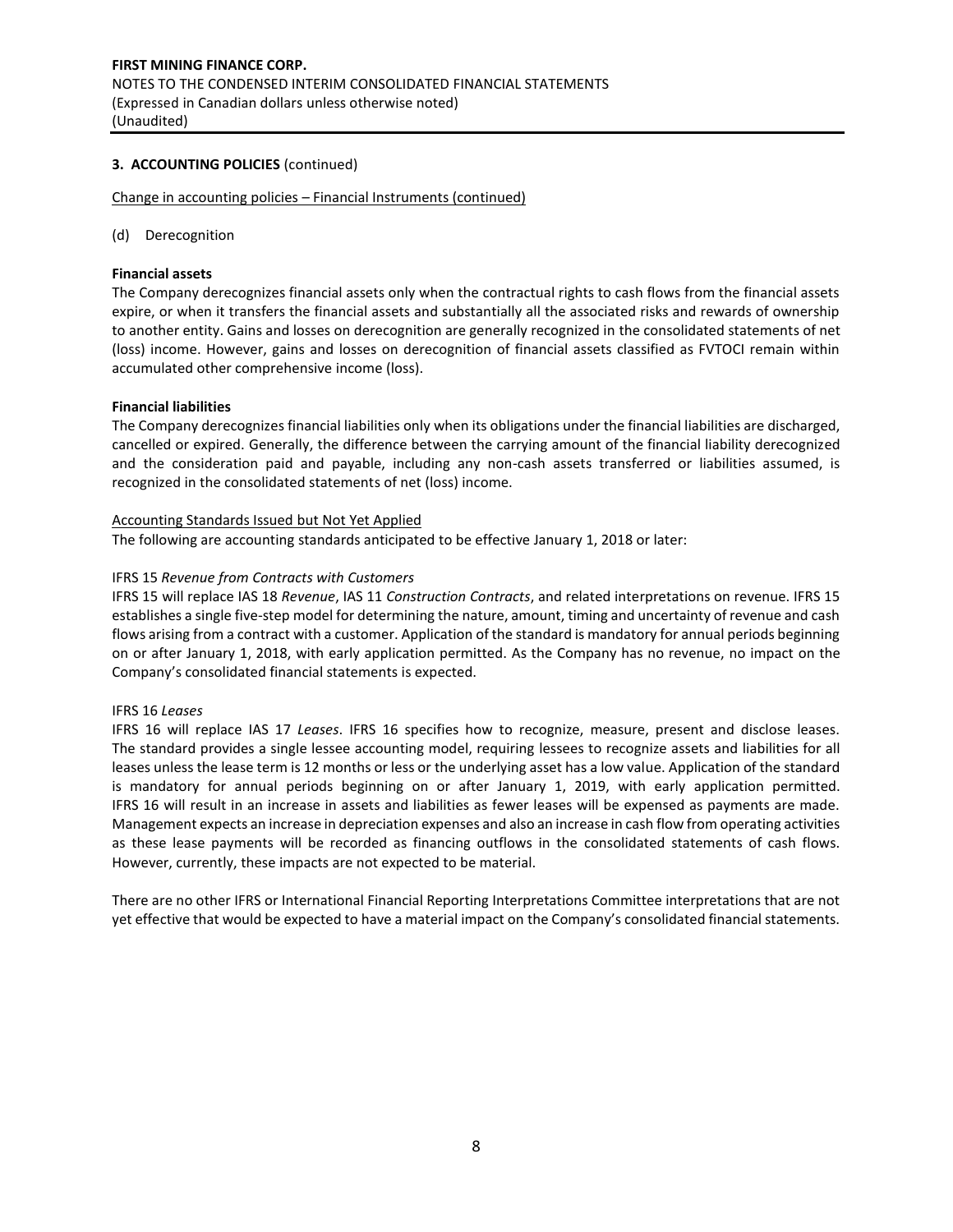### **4. ACCOUNTS AND OTHER RECEIVABLES**

| Category                                     | September 30,<br>2017 |    | December 31,<br>2016 |
|----------------------------------------------|-----------------------|----|----------------------|
| Current                                      |                       |    |                      |
| <b>GST</b> receivables                       | \$<br>274,000         | \$ | 179,569              |
| Quebec mining tax receivables                | 61,002                |    | 61,002               |
| Other receivables <sup>(1)</sup>             | 19,589                |    | 460,675              |
| Nord Prognoz receivable <sup>(2)</sup>       | 624,000               |    | 671,350              |
| Total current accounts and other receivables | \$<br>$978,591$ \$    |    | 1,372,596            |
| Non-current                                  |                       |    |                      |
| Mexican VAT receivable                       | 79,380                |    | 67,976               |
|                                              |                       |    |                      |
| <b>Total accounts and other receivables</b>  | \$<br>1,057,971       | S  | 1,440,572            |

(1) Current other receivables include interest and other miscellaneous receivables. The prior year balance for the year ended December 31, 2016 included a receivable amount of USD\$250,000 relating to consideration for the title transfer of the Rima permit in Burkina Faso. An amount of USD\$200,000 was subsequently collected in the second quarter of 2017 following successful transfer of the permit.

(2) The Nord Prognoz receivable relates to USD\$500,000 owing from Nord Prognoz Ltd ("Nord Prognoz"), as the residual consideration payable to Goldrush for the sale of its then wholly-owned subsidiary Goldrush Burkina SARL in 2014. The amount is held in escrow and subject to any deductions for certain liabilities that occurred prior to closing the Goldrush Burkina SARL transaction. Terms of the contract specify that the amount owing will be released from escrow on December 31, 2017.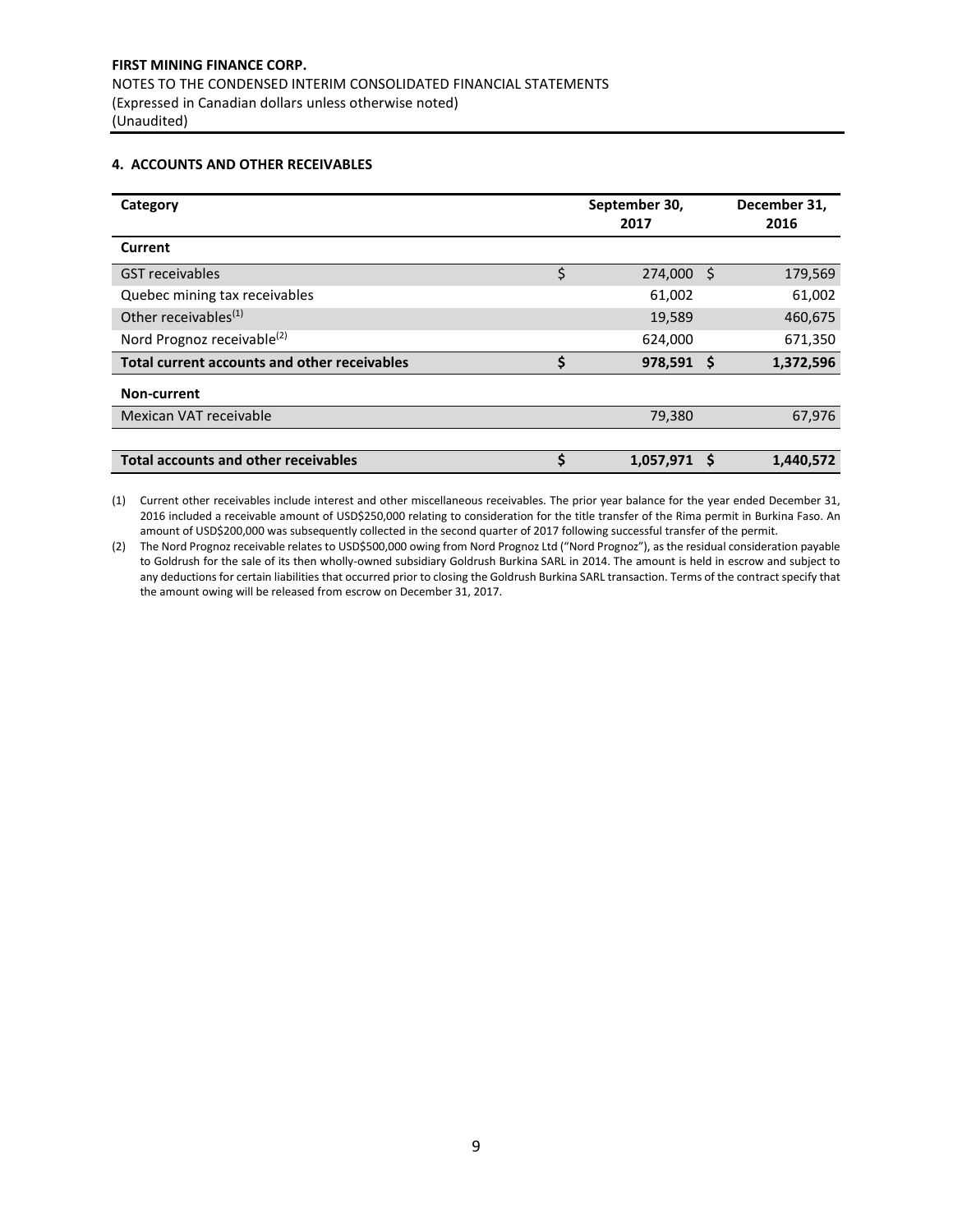## **5. MARKETABLE SECURITIES**

The movements in marketable securities during the nine months ended September 30, 2017 and year ended December 31, 2016 are summarized as follows:

|                                                               |    | <b>Silver One</b><br>Resources Inc. |          | <b>Other Marketable</b><br><b>Securities</b> |   | Total       |
|---------------------------------------------------------------|----|-------------------------------------|----------|----------------------------------------------|---|-------------|
| Balance as at December 31, 2016                               | \$ | 5,280,000                           | S        | 566,627                                      | S | 5,846,627   |
| Purchases                                                     |    |                                     |          | 1,828,695                                    |   | 1,828,695   |
| Loss recognized in other comprehensive income (loss)          |    | (2,820,000)                         |          | (106, 298)                                   |   | (2,926,298) |
| Balance as at September 30, 2017                              | \$ | 2,460,000                           |          | 2,289,024                                    |   | 4,749,024   |
|                                                               |    |                                     |          |                                              |   |             |
|                                                               |    | <b>Silver One</b><br>Resources Inc. |          | <b>Other Marketable</b><br><b>Securities</b> |   | Total       |
| Balance as at December 31, 2015                               | Ś  | $\blacksquare$                      | <b>S</b> | $8,830$ \$                                   |   | 8,830       |
| Proceeds from the Silver One transaction/Purchases            |    | 6,360,000                           |          | 549,741                                      |   | 6,909,741   |
| (Loss) gain recognized in consolidated statements of net loss |    | (1,080,000)                         |          | 8,056                                        |   | (1,071,944) |
| Balance as at December 31, 2016                               | \$ | 5,280,000                           | s        | 566,627                                      |   | 5,846,627   |

The Company early adopted all of the requirements of IFRS 9 as of January 1, 2017. Under IFRS 9, all marketable securities owned by the Company are redesignated as FVTOCI, with a fair value loss of \$491,949 and \$2,926,298 recorded in other comprehensive income (loss) for the three and nine months ended September 30, 2017, respectively. Had the Company not early adopted IFRS 9 and redesignated all marketable securities as FVTOCI, the fair value loss would have been recorded in the consolidated statements of net (loss) income under IAS 39. In the prior year period, the Company recorded a fair value gain of \$180,294 and \$174,996 in the consolidated statements of net (loss) income for the three and nine months ended September 30, 2016, respectively.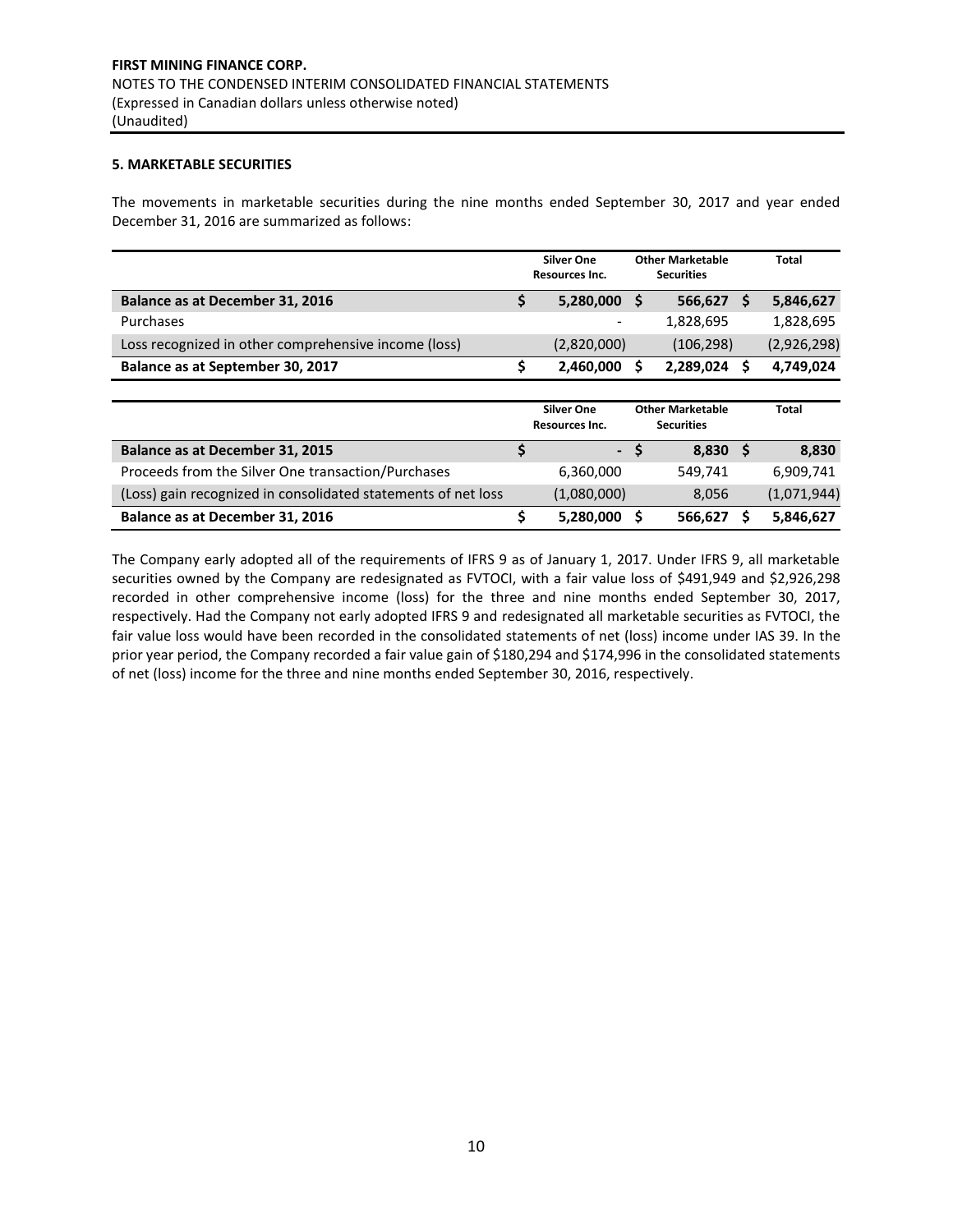# **FIRST MINING FINANCE CORP.** NOTES TO THE CONSOLIDATED FINANCIAL STATEMENTS (Expressed in Canadian dollars unless otherwise noted) (Unaudited)

## **6. MINERAL PROPERTIES**

As at September 30, 2017 and December 31, 2016, the Company has capitalized the following acquisition, exploration and evaluation costs on its mineral properties:

|                              |    | <b>Balance December</b><br>31, 2016 |   | Acquisition |    | Concessions,<br>taxes, and<br>royalties |             | Wages and<br>salaries    |   | Drilling,<br>exploration,<br>and technical<br>consulting |    | Assaying, field<br>supplies, and<br>environmental |     | Travel and<br>other<br>expenditures |   | Total<br>expenditures |          | Option<br>payments and<br>expenditures<br>recovered | Currency<br>translation<br>adjustments |    | Disposal or<br>write-down of<br>mineral<br>properties |    | <b>Balance</b><br>Sep 30, 2017 |
|------------------------------|----|-------------------------------------|---|-------------|----|-----------------------------------------|-------------|--------------------------|---|----------------------------------------------------------|----|---------------------------------------------------|-----|-------------------------------------|---|-----------------------|----------|-----------------------------------------------------|----------------------------------------|----|-------------------------------------------------------|----|--------------------------------|
| Hope Brook                   | S. | 17,595,297                          | Ś |             |    | 20,000                                  | $\varsigma$ | 137,212                  |   | 227,277                                                  | -Ś | 89,264                                            | - S | 133,120                             |   | 606,873               |          |                                                     |                                        |    | $\overline{\phantom{a}}$                              | Ś  | 18,202,170                     |
| Springpole <sup>(1)</sup>    |    | 68,121,214                          |   | 243,000     |    | 277,846                                 |             | 277,145                  |   | 365,752                                                  |    | 256,340                                           |     | 349,609                             |   | 1,526,692             |          |                                                     | ۰                                      |    | ۰                                                     |    | 69,890,906                     |
| Pickle Crow <sup>(1)</sup>   |    | 15,821,422                          |   | 180,000     |    | 50,992                                  |             | 14,987                   |   | 312,006                                                  |    | 68,666                                            |     | 24,743                              |   | 471,394               |          |                                                     | ٠                                      |    | $\overline{\phantom{a}}$                              |    | 16,472,816                     |
| Duquesne                     |    | 5,023,019                           |   |             |    | 598                                     |             | $\sim$                   |   | 21,941                                                   |    | 3,287                                             |     | 1,409                               |   | 27,235                |          |                                                     | ٠                                      |    | $\overline{\phantom{a}}$                              |    | 5,050,254                      |
| Pitt Gold                    |    | 2,073,841                           |   |             |    | $\overline{\phantom{a}}$                |             | $\overline{\phantom{a}}$ |   | 4,940                                                    |    | 988                                               |     |                                     |   | 5,928                 |          |                                                     | ٠                                      |    | $\overline{\phantom{a}}$                              |    | 2,079,769                      |
| Cameron Gold                 |    | 26,016,703                          |   | $\sim$      |    | 38,089                                  |             | 79,198                   |   | 165,306                                                  |    | 189,877                                           |     | 34,362                              |   | 506,832               |          | $\overline{\phantom{a}}$                            | ۰                                      |    | $\overline{\phantom{a}}$                              |    | 26,523,535                     |
| Goldlund Gold <sup>(2)</sup> |    | 85,103,290                          |   | 1,195,629   |    | 2,380                                   |             | 446,103                  |   | 3,474,701                                                |    | 1,800,151                                         |     | 522,020                             |   | 6,245,355             |          |                                                     | ٠                                      |    | $\overline{\phantom{a}}$                              |    | 92,544,274                     |
| Others $(3)$                 |    |                                     |   | 2,500,000   |    | 2,004                                   |             | 355                      |   | 9,181                                                    |    | 2,337                                             |     |                                     |   | 13,877                |          |                                                     |                                        |    | ٠                                                     |    | 2,513,877                      |
| <b>Canada Total</b>          |    | 219,754,786                         |   | 4,118,629   |    | 391,909                                 |             | 955,000                  |   | 4,581,104                                                |    | 2,410,910                                         | s   | 1,065,263                           | S | 9,404,186             | <b>S</b> |                                                     |                                        |    | $\sim$                                                | Ŝ  | 233,277,601                    |
| Miranda                      |    | 760,386                             |   | ۰.          |    | 76,213                                  |             |                          |   | 8,646                                                    |    | 1,286                                             |     |                                     |   | 86,145                |          |                                                     | (56, 245)                              |    | $\overline{\phantom{a}}$                              |    | 790,286                        |
| Socorro                      |    | 711,626                             |   | $\sim$      |    | 112,002                                 |             | $\overline{\phantom{a}}$ |   | 7,694                                                    |    | 60                                                |     | 131                                 |   | 119,887               |          |                                                     | (53,709)                               |    | $\overline{\phantom{a}}$                              |    | 777,804                        |
| San Ricardo                  |    | 829,459                             |   | $\sim$      |    | 190,982                                 |             | $\overline{\phantom{a}}$ |   | 3,590                                                    |    | 597                                               |     | 2,338                               |   | 197,507               |          |                                                     | (64, 365)                              |    | $\overline{\phantom{a}}$                              |    | 962,601                        |
| Others $(4)$                 |    | 702,521                             |   | $\sim$      |    | 244,903                                 |             | $\overline{\phantom{a}}$ |   | 18,217                                                   |    | 904                                               |     | 1,507                               |   | 265,531               |          |                                                     | (56, 590)                              |    | $\overline{\phantom{a}}$                              |    | 911,462                        |
| <b>Mexico Total</b>          | Ś  | 3,003,992                           | Ś |             |    | 624,100                                 |             | $\overline{\phantom{a}}$ |   | 38.147                                                   | ÷. | 2,847                                             |     | 3,976                               |   | 669,070               | s        | ۰.                                                  | (230,909) \$                           |    | $\overline{\phantom{a}}$                              | S  | 3,442,153                      |
| <b>USA</b>                   |    | 703,445                             |   |             |    | 39,338                                  |             |                          |   |                                                          |    |                                                   |     |                                     |   | 39,338                |          |                                                     | (49, 764)                              |    | $\overline{\phantom{a}}$                              |    | 693,019                        |
| Total                        | Ŝ. | 223,462,223                         |   | 4,118,629   | -S | 1,055,347                               |             | 955,000                  | э | 4,619,251                                                | s. | 2,413,757                                         | s   | 1,069,239                           |   | \$10,112,594          | ۱s       | $\overline{\phantom{a}}$                            | (280,673)                              | -S | $\overline{\phantom{a}}$                              | \$ | 237,412,773                    |

|                       |    | <b>Balance December</b><br>31, 2015 | Acquisition  |               |     | Concessions,<br>taxes, and<br>royalties | Wages and<br>salaries    |   | Drilling,<br>exploration,<br>and technical<br>consulting |    | Assaying, field<br>supplies, and<br>environmental |    | Travel and<br>other<br>expenditures |    | Total<br>expenditures |     | Option<br>payments and<br>expenditures<br>recovered | Currency<br>translation<br>adjustments |     | Disposal or<br>write-down of<br>mineral<br>properties |    | <b>Balance</b><br>Dec 31, 2016 |
|-----------------------|----|-------------------------------------|--------------|---------------|-----|-----------------------------------------|--------------------------|---|----------------------------------------------------------|----|---------------------------------------------------|----|-------------------------------------|----|-----------------------|-----|-----------------------------------------------------|----------------------------------------|-----|-------------------------------------------------------|----|--------------------------------|
| Hope Brook            |    | 17,543,366                          | <sup>5</sup> | $(45,000)$ \$ |     | 38,900 \$                               | 7,492 \$                 |   | 25,718                                                   | -Ś | 19,081 \$                                         |    | 5,740                               |    | 96,931                |     |                                                     |                                        |     | $\overline{\phantom{a}}$                              |    | 17,595,297                     |
| Springpole            |    | 66,249,495                          |              |               |     | 256,992                                 | 332,890                  |   | 663,348                                                  |    | 466,532                                           |    | 151,957                             |    | 1,871,719             |     |                                                     |                                        |     | $\overline{\phantom{a}}$                              |    | 68,121,214                     |
| <b>Pickle Crow</b>    |    | 15,176,626                          |              | 153,120       |     | 122,984                                 | 17,215                   |   | 315,892                                                  |    | 32,128                                            |    | 3,457                               |    | 491,676               |     |                                                     |                                        |     | $\sim$                                                |    | 15,821,422                     |
| Duguesne              |    |                                     |              | 4,980,624     |     | 1,280                                   |                          |   | 28,785                                                   |    | 6,428                                             |    | 5,902                               |    | 42,395                |     |                                                     | ٠                                      |     | $\sim$                                                |    | 5,023,019                      |
| Pitt Gold             |    |                                     |              | 2,047,786     |     | 732                                     |                          |   | 25,182                                                   |    |                                                   |    | 141                                 |    | 26,055                |     |                                                     | ٠                                      |     | $\sim$                                                |    | 2,073,841                      |
| Cameron Gold          |    |                                     | 25,799,192   |               |     | 3,267                                   | 65,414                   |   | 108,888                                                  |    | 20,395                                            |    | 19,547                              |    | 217,511               |     |                                                     | ۰.                                     |     | $\sim$                                                |    | 26,016,703                     |
| Goldlund Gold         |    |                                     | 84,859,301   |               |     | 3,151                                   | 71,374                   |   | 92,629                                                   |    | 64,009                                            |    | 12,826                              |    | 243,989               |     |                                                     |                                        |     | ۰                                                     |    | 85,103,290                     |
| Canada Total          |    | 98,969,487                          | 117,795,023  |               |     | 427,306                                 | 494,385                  |   | ,260,442                                                 |    | 608,573                                           |    | 199,570                             |    | 2,990,276             | \$. |                                                     |                                        |     | $\blacksquare$                                        |    | 219,754,786                    |
| Miranda               |    | 679,715                             |              | $\sim$        |     | 47,409                                  | 21,645                   |   | 16,468                                                   |    | 6,512                                             |    | 9,238                               |    | 101,272               |     |                                                     | (20, 601)                              |     | $\overline{\phantom{a}}$                              |    | 760,386                        |
| Socorro               |    | 587,889                             |              |               |     | 105,543                                 | 9,636                    |   | 7,341                                                    |    | 11,299                                            |    | 7,416                               |    | 141,235               |     |                                                     | (17, 498)                              |     | $\overline{\phantom{a}}$                              |    | 711,626                        |
| San Ricardo           |    | 634,908                             |              |               |     | 146,431                                 | 24,013                   |   | 18,742                                                   |    | 17,797                                            |    | 6,525                               |    | 213,508               |     |                                                     | (18, 957)                              |     |                                                       |    | 829,459                        |
| Peñasco Quemado       |    | 2,783,382                           |              |               |     | 105,726                                 | 6,308                    |   |                                                          |    | ٠                                                 |    | 242                                 |    | 112,276               |     |                                                     | (145, 747)                             |     | (2,749,911)                                           |    |                                |
| La Frazada            |    | 1,891,699                           |              | $\sim$        |     | 1,845                                   | $\overline{\phantom{a}}$ |   |                                                          |    | ٠                                                 |    |                                     |    | 1,845                 |     | $\overline{\phantom{a}}$                            | (97, 947)                              |     | (1,795,597)                                           |    |                                |
| Pluton                |    | 904,292                             |              |               |     | 65,882                                  | 906                      |   | 2,277                                                    |    | 885                                               |    | 512                                 |    | 70,462                |     |                                                     | (35,518)                               |     | (939, 236)                                            |    |                                |
| Others <sup>(4)</sup> |    | 460,099                             |              |               |     | 287,236                                 | 12,121                   |   | 3,985                                                    |    | 1,217                                             |    | 5,501                               |    | 310,060               |     | (53,018)                                            | (14, 620)                              |     | $\overline{\phantom{a}}$                              |    | 702,521                        |
| <b>Mexico Total</b>   | Ŝ  | 7,941,984                           | Ś            |               |     | 760,072                                 | 74,629                   |   | 48,813                                                   |    | 37,710                                            | Ŝ. | 29,434                              | -S | 950,658               | Ś   | (53,018)                                            | (350, 888)                             | \$. | (5,484,744)                                           | -S | 3,003,992                      |
| <b>USA</b>            |    | 680,860                             |              |               |     | 40,977                                  |                          |   | 460                                                      |    |                                                   |    | 275                                 |    | 41,712                |     |                                                     | (19, 127)                              |     |                                                       |    | 703,445                        |
| <b>Burkina Faso</b>   |    |                                     |              | 361,894       |     |                                         | 85,385                   |   | 5,864                                                    |    | 22,290                                            |    | 9,681                               |    | 123,220               |     |                                                     |                                        |     | (485, 114)                                            |    |                                |
| Total                 | \$ | 107,592,331                         | 118,156,917  |               | \$. | 1,228,355                               | 654,399                  | S | 1,315,579                                                |    | 668,573                                           |    | 238,960                             |    | $4,105,866$ \$        |     | (53,018)                                            | (370, 015)                             |     | \$ (5,969,858) \$                                     |    | 223,462,223                    |

(1) During the nine months ended September 30, 2017, the Company provided consideration, which comprised 500,000 common shares of the Company and \$60,000 cash, to complete the acquisition of mining claims which are contiguous to the Company's existing Springpole and Pickle Crow mineral properties.

(2) During the nine months ended September 30, 2017, the Company settled its debenture liability with Kesselrun Resources Ltd., approximately one year after the Tamaka transaction. As part of the settlement agreement, the Company provided consideration, which comprised 4,700,000 common shares of the Company and \$200,000 cash, in excess of the initial estimate of fair value of the debenture liability; this amount has been capitalized to the Goldlund Gold project as additional consideration of the Tamaka transaction (see Note 10).

(3) Other mineral properties in Canada as at September 30, 2017 include the mining claims located in the Township of Duparquet, Quebéc, which are near the Company's Duquesne gold project and the Duparquet gold project (in which the Company holds a 10% indirect interest). The Company provided consideration, which comprised 2,500,000 common shares of the Company and \$250,000 cash, to complete the acquisition of the mining claims during the period.

(4) Other mineral properties in Mexico as at September 30, 2017 and December 31, 2016 include Puertecitos, Los Tamales, Margaritas, Geranio, El Apache, El Roble, Batacosa, Lachatao and Montana Negra.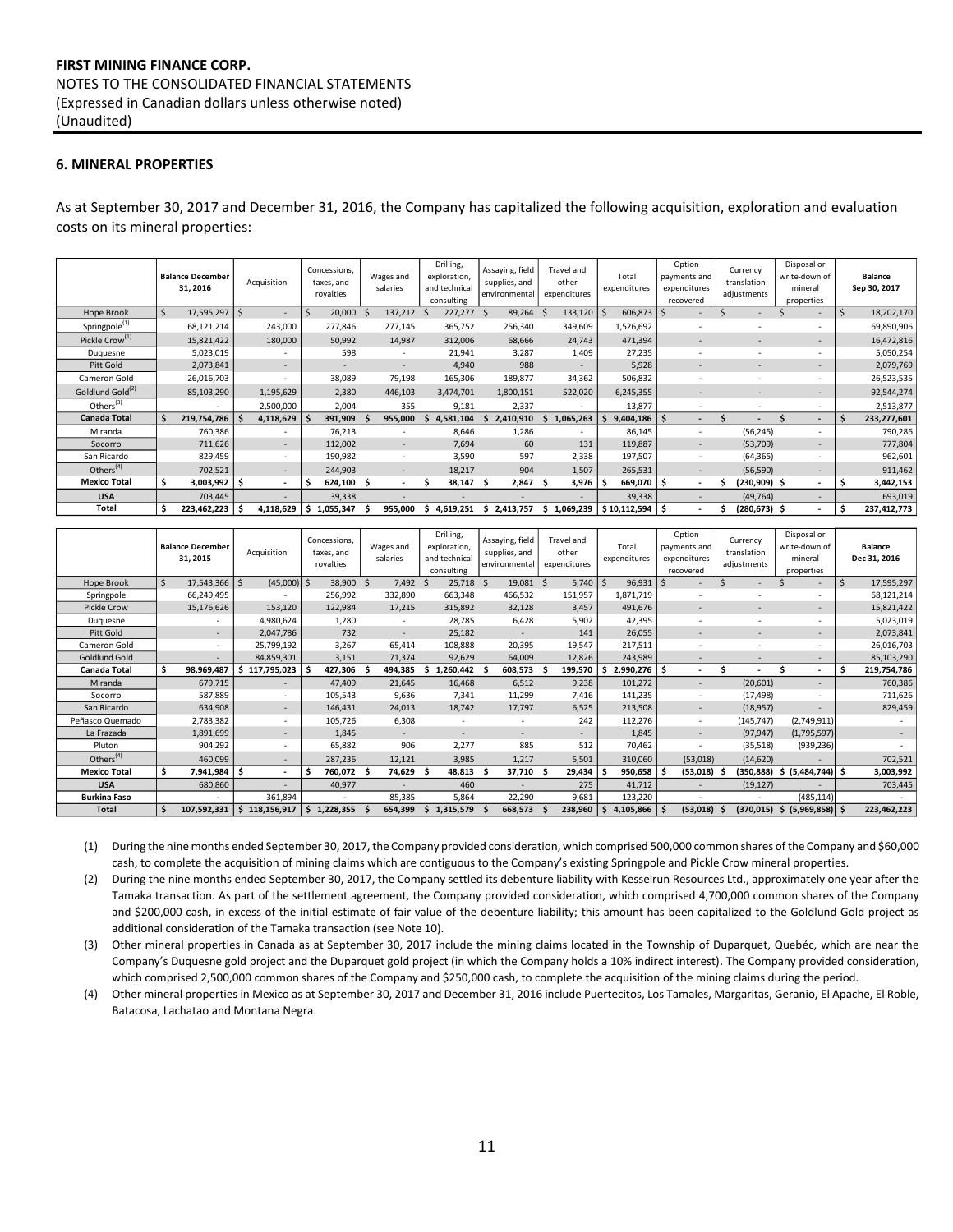## **7. MINERAL PROPERTY INVESTMENTS**

The Company early adopted all of the requirements of IFRS 9 as of January 1, 2017. Under IFRS 9, mineral property investments were redesignated as FVTOCI, with changes in fair value recorded in other comprehensive income (loss).

|                                   | Nine months ended<br>September 30, 2017 | <b>Year ended</b><br>December 31, 2016 |
|-----------------------------------|-----------------------------------------|----------------------------------------|
| Balance, beginning of period      | 4.416.780 \$                            |                                        |
| Acquisition – Clifton transaction |                                         | 4,416,780                              |
| Balance, end of period            | 4,416,780 \$                            | 4,416,780                              |

The Company, through its subsidiary Clifton, has a 10% equity interest in the shares of Beattie Gold Mines Ltd., 2699681 Canada Ltd., and 2588111 Manitoba Ltd which directly or indirectly own various mining concessions and surface rights, collectively known as the Duparquet gold project.

# **8. ACCOUNTS PAYABLE AND ACCRUED LIABILITIES**

| Category                  | September 30, | December 31, |         |
|---------------------------|---------------|--------------|---------|
|                           |               | 2017         | 2016    |
| Accounts payable          |               | 828,175 \$   | 560,675 |
| Other accrued liabilities |               | 180,550      | 209,000 |
| <b>Total</b>              |               | 1,008,725    | 769,675 |

### **9. LOANS PAYABLE**

| Category                                    | September 30,<br>2017 | December 31,<br>2016 |
|---------------------------------------------|-----------------------|----------------------|
| Loans payable – First Majestic Silver Corp. | a s                   | 454,819              |

During the nine months ended September 30, 2017, the Company paid \$461,113 in full and final settlement of all outstanding loans payable. As at September 30, 2017, the Company had \$nil (December 31, 2016 – \$454,819) remaining in loans payable to First Majestic Silver Corp. (a related party – see Note 14).

## **10. DEBENTURE LIABILITY**

Pursuant to the amalgamation with Tamaka on June 16, 2016, the Company assumed a liability in connection with three debentures (the "Debentures") with an aggregate face value of \$2,139,900 that had previously been issued by Tamaka in 2014 and 2015. The Debentures included a contingent conversion feature in the event of specified events. The Company initially recorded the Debentures at an estimated fair value of \$2,106,371.

On June 30, 2017, the Company settled the debenture liability through the issuance of 4,700,000 First Mining common shares, which were valued at \$3,102,000 using the closing price as at June 30, 2017, and payment of \$200,000 cash. Given the Company provided consideration in excess of the initial estimate of the fair value of the Debentures, the incremental amount has been capitalized to the Goldlund Gold project as an additional cost of the Tamaka transaction.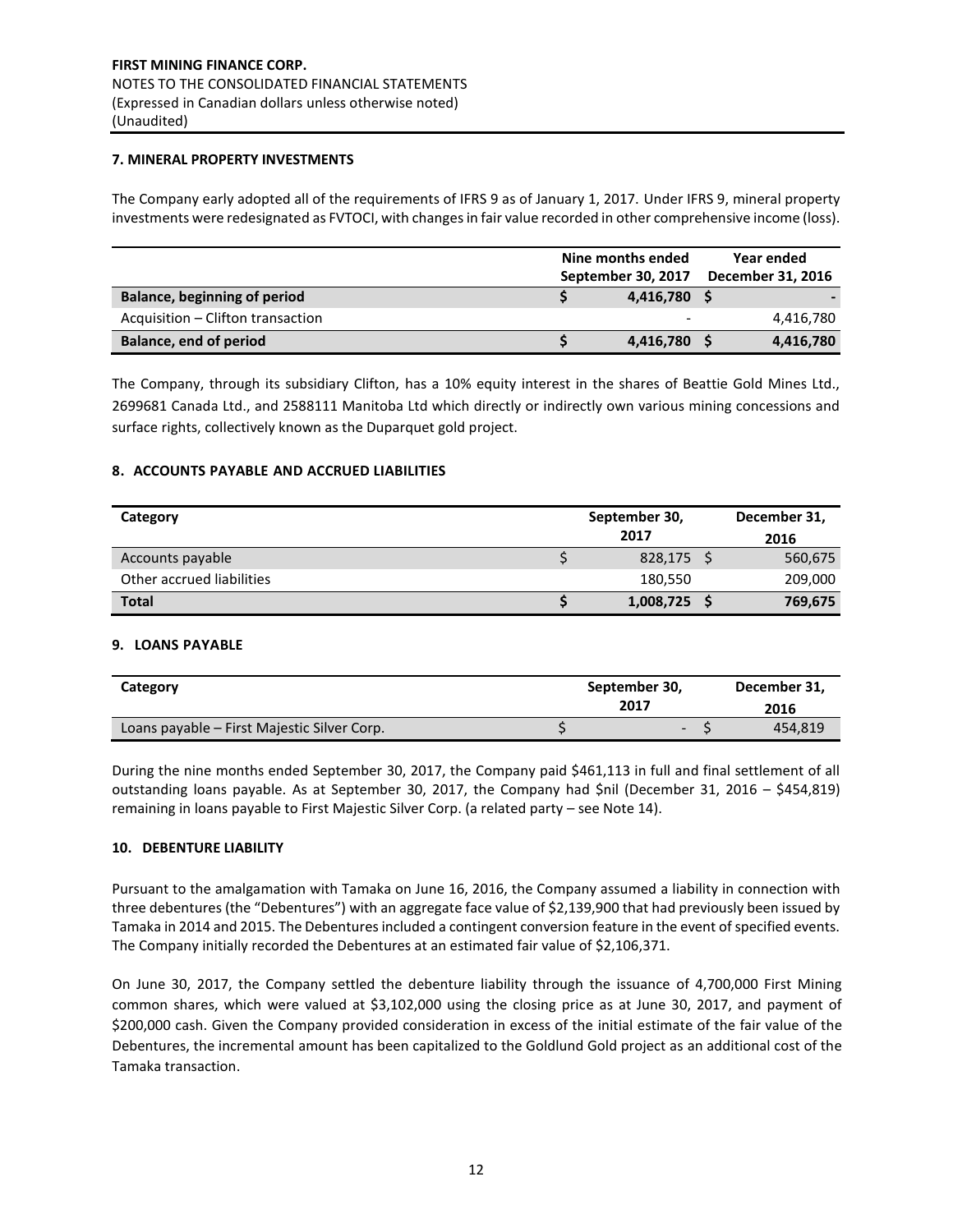# **11. SHARE CAPITAL**

# **a) Authorized**

Unlimited number of common shares with no par value. Unlimited number of preferred shares with no par value.

## **b) Issued and Fully Paid**

Common shares: 552,147,616 (December 31, 2016 – 539,439,736). Preferred shares: nil (December 31, 2016 – nil).

## **c) Warrants**

The movements in warrants during the nine months ended September 30, 2017 are summarized as follows:

|                                  | <b>Number</b> | Weighted average |
|----------------------------------|---------------|------------------|
|                                  |               | exercise price   |
| Balance as at December 31, 2016  | 50,938,672    | 0.80             |
| Warrants exercised               | (845, 263)    | 0.20             |
| Balance as at September 30, 2017 | 50,093,409    | 0.81             |

The following table summarizes information about the warrants outstanding as at September 30, 2017:

| <b>Exercise price</b> | <b>Number of warrants</b><br>outstanding | <b>Weighted average</b><br>exercise price<br>$(5 per share)$ | <b>Weighted average</b><br>remaining life (years) |
|-----------------------|------------------------------------------|--------------------------------------------------------------|---------------------------------------------------|
| $$0.00 - 0.50$        | 12,179,224                               | \$0.33                                                       | 1.29                                              |
| $$0.51 - 1.00$        | 21,039,185                               | 0.85                                                         | 0.71                                              |
| $$1.01 - 1.50$        | 16,875,000                               | 1.10                                                         | 1.85                                              |
|                       | 50,093,409                               | \$0.81                                                       | 1.23                                              |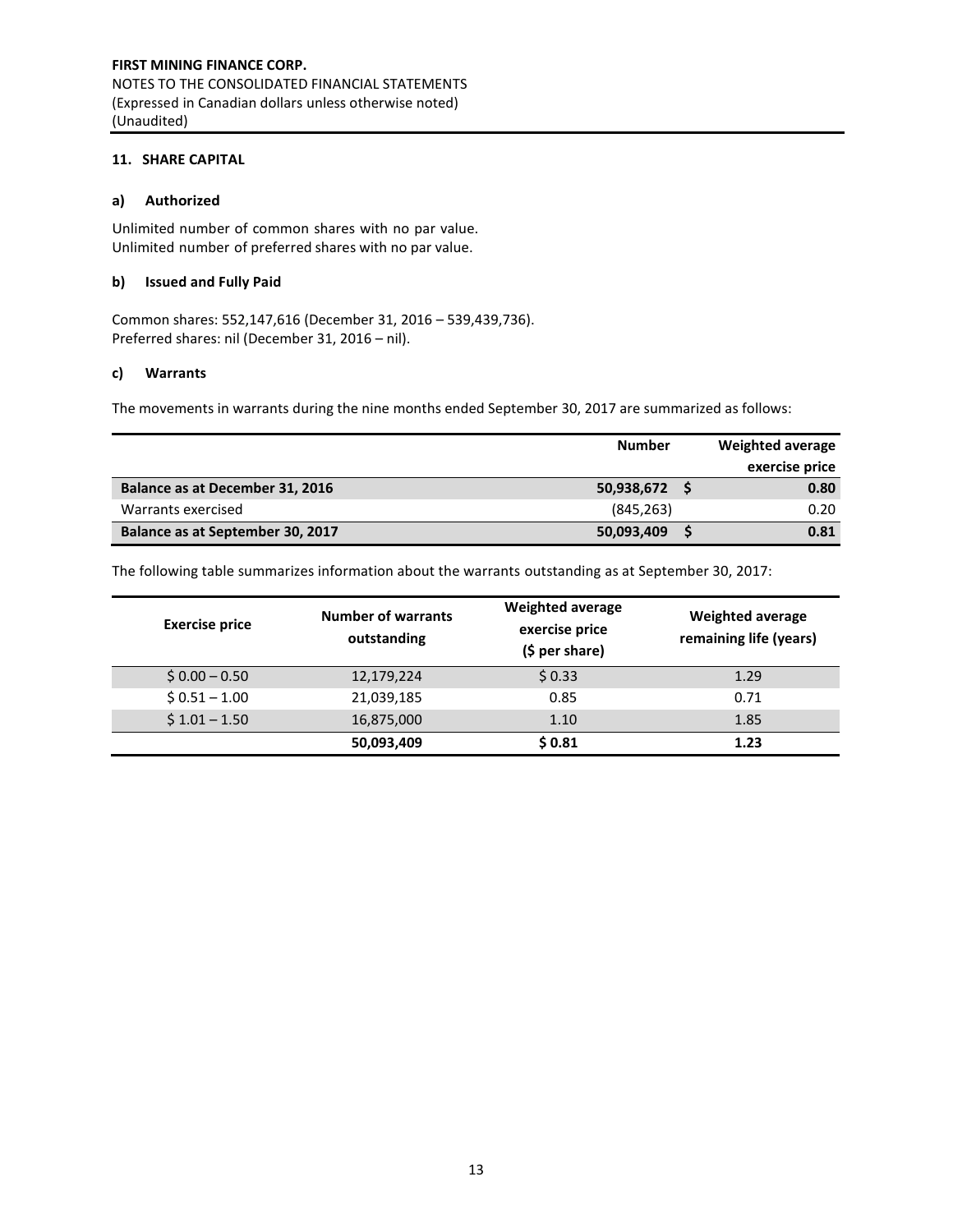# **11. SHARE CAPITAL** (continued)

# **d) Stock Options**

The Company has adopted a stock option plan that allows for the issuance of up to 10% of the issued and outstanding common shares as incentive stock options to Directors, Officers, employees and certain consultants of the Company. Stock options granted under the plan may be subject to vesting provisions as determined by the Board of Directors. All options granted and outstanding are fully vested and exercisable, with the exception of the grants for certain employees in accordance with TSX regulations.

The movements in stock options during the nine months ended September 30, 2017 are summarized as follows:

|                                  | <b>Number</b> |   | <b>Weighted average</b><br>exercise price |
|----------------------------------|---------------|---|-------------------------------------------|
| Balance as at December 31, 2016  | 24,440,617    |   | 0.67                                      |
| Issued - February 10, 2017       | 10,630,000    |   | 0.85                                      |
| Issued - March 13, 2017          | 250,000       |   | 0.95                                      |
| Issued - September 25, 2017      | 150,000       |   | 0.66                                      |
| Options exercised                | (4, 162, 617) |   | 0.43                                      |
| Options expired                  | (800,000)     |   | 1.71                                      |
| Balance as at September 30, 2017 | 30,508,000    | S | 0.74                                      |

The following table summarizes information about the stock options outstanding as at September 30, 2017:

|                          |                      | <b>Options Outstanding</b>                                  |                                                  | <b>Options Exercisable</b> |                                                             |                                                  |  |  |  |
|--------------------------|----------------------|-------------------------------------------------------------|--------------------------------------------------|----------------------------|-------------------------------------------------------------|--------------------------------------------------|--|--|--|
| <b>Exercise</b><br>price | Number of<br>options | <b>Weighted average</b><br>exercise price<br>(\$ per Share) | Weighted<br>average<br>remaining life<br>(Years) | Number of<br>options       | <b>Weighted average</b><br>exercise price<br>(\$ per share) | Weighted<br>average<br>remaining life<br>(vears) |  |  |  |
| $$0.00 - 0.50$           | 6,208,000            | \$0.36                                                      | 2.66                                             | 6,208,000                  | \$0.36                                                      | 2.66                                             |  |  |  |
| $$0.51 - 1.00$           | 23,025,000           | 0.80                                                        | 3.97                                             | 22,805,000                 | 0.80                                                        | 3.96                                             |  |  |  |
| $$1.01 - 1.50$           | 1,075,000            | 1.32                                                        | 0.52                                             | 1,075,000                  | 1.32                                                        | 0.52                                             |  |  |  |
| $$1.51 - 2.00$           | ٠                    | -                                                           | ۰                                                | ٠                          | $\overline{\phantom{0}}$                                    | ٠                                                |  |  |  |
| $$2.01 - 2.50$           | 200,000              | 2.50                                                        | 0.52                                             | 200,000                    | 2.50                                                        | 0.52                                             |  |  |  |
|                          | 30,508,000           | \$0.74                                                      | 3.56                                             | 30,288,000                 | \$0.74                                                      | 3.55                                             |  |  |  |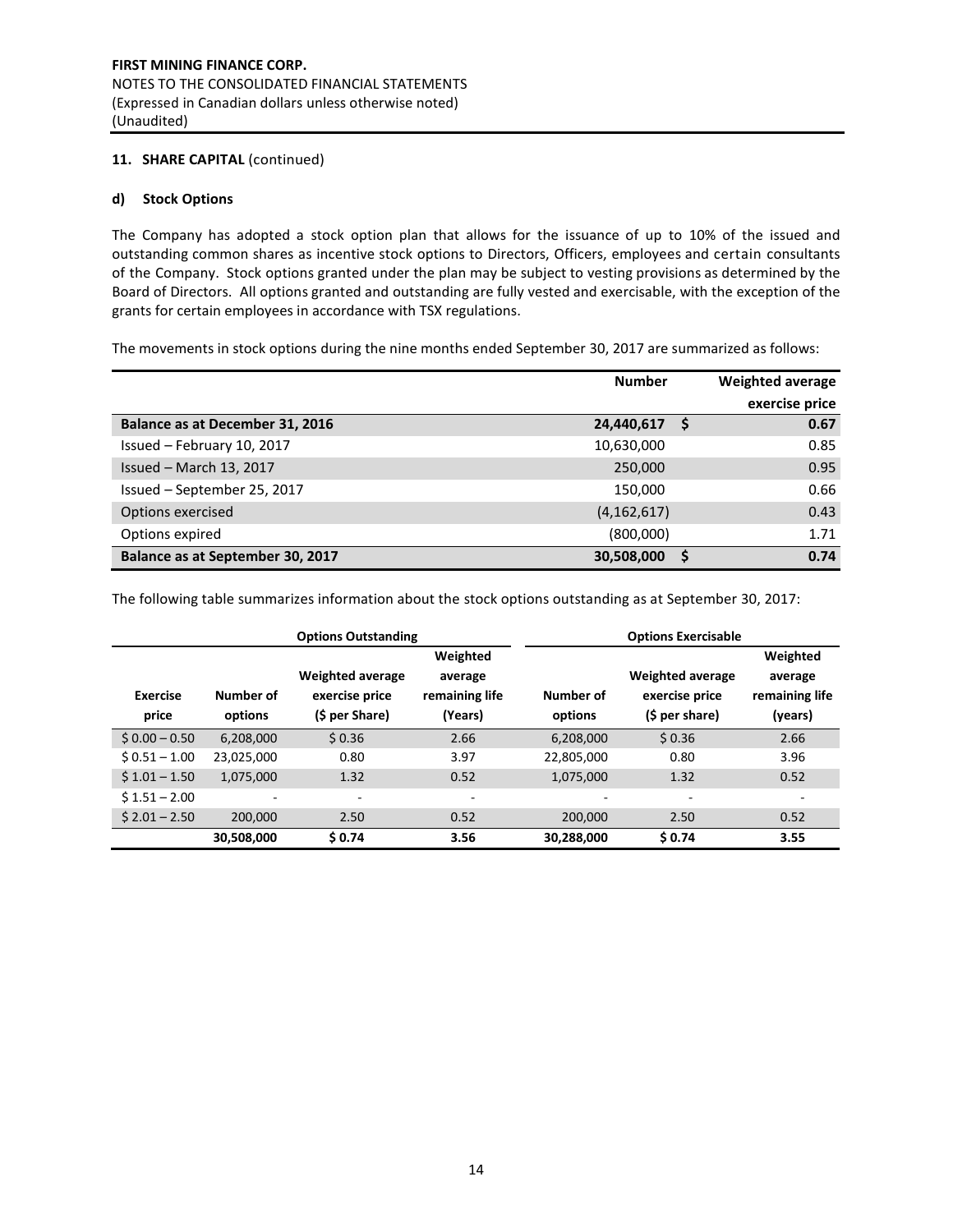# **11. SHARE CAPITAL** (continued)

# **d) Stock Options** (continued)

During the nine months ended September 30, 2017, 11,030,000 (2016 – 22,687,779) stock options with an aggregate fair value of \$5,478,867 (2016 – \$8,354,867), or a weighted average fair value of \$0.50 per option (2016 – \$0.37), were granted. Total stock options granted during the nine months ended September 30, 2017 were comprised of incentive stock options only, whereas, in the same period of the prior year, 11,020,000 stock options with an aggregate fair value fair of \$4,898,420 related to incentive stock options and 11,667,779 stock options with an aggregate fair value of \$17,789,359 related to replacement stock options issued in connection with several acquisitions.

The total share-based payment expenses recorded during the three and nine months ended September 30, 2017 were \$99,350 and \$5,477,373 (2016 – \$182,654 and \$4,905,260), respectively. Any difference between the aggregate fair value of incentive stock options granted and total share-based payments expenses in a period was a result of the vesting provisions of certain employees' grants. Total share-based payment expenses were allocated across the functional expenditure categories as follows:

|                                  | For the three months ended<br>For the nine months ended<br>September 30, 2017<br>September 30, 2017 |    |         |   |           |    |           |
|----------------------------------|-----------------------------------------------------------------------------------------------------|----|---------|---|-----------|----|-----------|
| General and administration       | $\sim 10$                                                                                           | -S | 133,113 | S | 3,400,612 | -S | 3,062,205 |
| Exploration and evaluation       | 58,356                                                                                              |    |         |   | 1,130,418 |    | 907,045   |
| Investor relations and marketing | 40,994                                                                                              |    | 49.541  |   | 708,452   |    | 659,471   |
| Corporate development            | $\overline{\phantom{0}}$                                                                            |    |         |   | 237,891   |    | 276,539   |
| and due diligence                |                                                                                                     |    |         |   |           |    |           |
| <b>Total</b>                     | 99,350                                                                                              |    | 182,654 |   | 5,477,373 |    | 4,905,260 |

The fair value of the stock options recognized in the period has been estimated using the Black-Scholes option pricing model with the following weighted average assumptions:

|                                    | Nine months ended<br>September 30, 2017 |
|------------------------------------|-----------------------------------------|
| Risk-free interest rate            | 1.44%                                   |
| Share price at grant date          | \$0.85                                  |
| Exercise price                     | \$0.85                                  |
| Expected life                      | 5.00 years                              |
| Expected volatility <sup>(1)</sup> | 70.44%                                  |
| Expected dividend yield            | Nil                                     |

(1) The computation of expected volatility was based on the historical volatility of comparable companies from a representative peer group of publicly traded mineral exploration companies.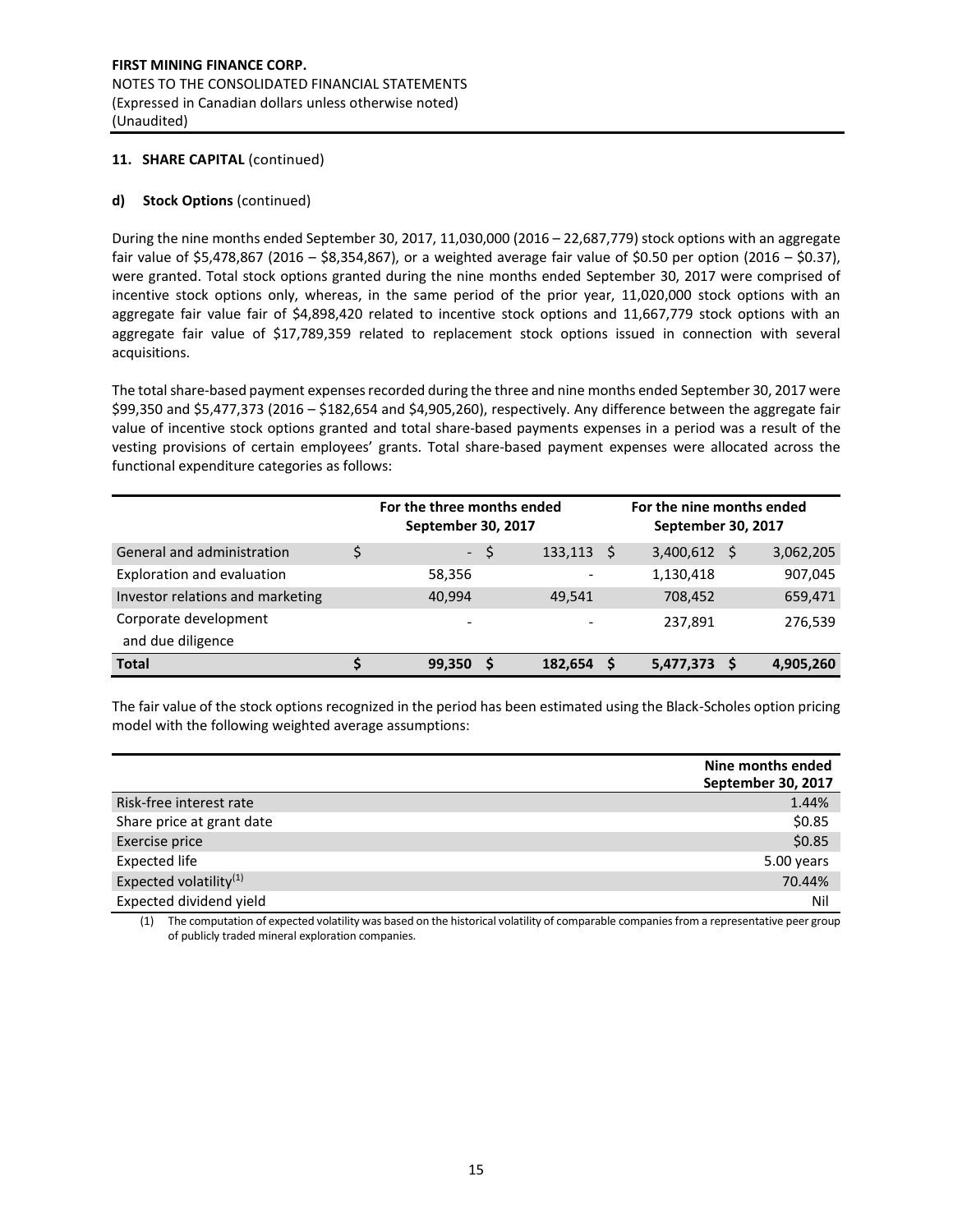# **12. EXPENDITURES**

Components of the Company's significant functional expenditure categories are as follows:

|                                                      |    | For the three months ended<br>September 30, 2017 |    |                                                              |    | For the three months ended<br>September 30, 2016 |                                                              |           |  |  |  |
|------------------------------------------------------|----|--------------------------------------------------|----|--------------------------------------------------------------|----|--------------------------------------------------|--------------------------------------------------------------|-----------|--|--|--|
|                                                      |    | <b>General and</b><br>administration             |    | <b>Investor relations</b><br>and marketing<br>communications |    | <b>General and</b><br>administration             | <b>Investor relations</b><br>and marketing<br>communications |           |  |  |  |
| Administrative and office                            | Ś  | 143,037                                          | \$ |                                                              | Ś. | 113,541                                          | \$                                                           |           |  |  |  |
| Depreciation (non-cash)                              |    | 16,542                                           |    |                                                              |    | 1,767                                            |                                                              |           |  |  |  |
| Consultants                                          |    |                                                  |    |                                                              |    | 12,500                                           |                                                              |           |  |  |  |
| Investor relations and<br>marketing communications   |    |                                                  |    | 340,442                                                      |    |                                                  |                                                              | 872,761   |  |  |  |
| <b>Professional fees</b>                             |    | 79,229                                           |    |                                                              |    | 198,757                                          |                                                              |           |  |  |  |
| Salaries and Directors fees                          |    | 198,338                                          |    | 85,056                                                       |    | 226,431                                          |                                                              | 45,279    |  |  |  |
| Share-based payments<br>$(non-cash)$ (Note $11(d)$ ) |    |                                                  |    | 40,994                                                       |    | 133,113                                          |                                                              | 49,541    |  |  |  |
| Transfer agent and filing fees                       |    | 89,279                                           |    |                                                              |    | 27,742                                           |                                                              |           |  |  |  |
| Travel and accommodation                             |    | 24,423                                           |    | 66,488                                                       |    | 11,141                                           |                                                              | 54,354    |  |  |  |
| Total                                                | \$ | 550,884                                          | \$ | 532,980                                                      |    | 724,992                                          | Ś                                                            | 1,021,935 |  |  |  |

|                                                      |    | For the nine months ended<br>September 30, 2017 |                                                              |    | For the nine months ended<br>September 30, 2016 |                                                              |           |  |  |  |  |  |
|------------------------------------------------------|----|-------------------------------------------------|--------------------------------------------------------------|----|-------------------------------------------------|--------------------------------------------------------------|-----------|--|--|--|--|--|
|                                                      |    | <b>General and</b><br>administration            | <b>Investor relations</b><br>and marketing<br>communications |    | <b>General and</b><br>administration            | <b>Investor relations</b><br>and marketing<br>communications |           |  |  |  |  |  |
| Administrative and office                            | Ś. | 363,952                                         | \$                                                           | Ś  | 320,890                                         | \$                                                           |           |  |  |  |  |  |
| Depreciation (non-cash)                              |    | 51,437                                          |                                                              |    | 2,592                                           |                                                              |           |  |  |  |  |  |
| Consultants                                          |    | 5,200                                           |                                                              |    | 31,535                                          |                                                              |           |  |  |  |  |  |
| Investor relations and<br>marketing communications   |    |                                                 | 1,612,362                                                    |    |                                                 |                                                              | 2,385,252 |  |  |  |  |  |
| <b>Professional fees</b>                             |    | 434,308                                         |                                                              |    | 402,779                                         |                                                              |           |  |  |  |  |  |
| Salaries and Directors fees                          |    | 612,494                                         | 180,224                                                      |    | 523,988                                         |                                                              | 125,102   |  |  |  |  |  |
| Share-based payments<br>$(non-cash)$ (Note $11(d)$ ) |    | 3,400,612                                       | 708,452                                                      |    | 3,062,205                                       |                                                              | 659,471   |  |  |  |  |  |
| Transfer agent and filing fees                       |    | 418,443                                         |                                                              |    | 119,687                                         |                                                              |           |  |  |  |  |  |
| Travel and accommodation                             |    | 71,860                                          | 185,190                                                      |    | 44,130                                          |                                                              | 152,565   |  |  |  |  |  |
| Total                                                | \$ | 5,358,306                                       | \$<br>2,686,228                                              | \$ | 4,507,806                                       | \$                                                           | 3,322,390 |  |  |  |  |  |

# **13. SEGMENT INFORMATION**

The Company operates in a single reportable operating segment, being the acquisition, exploration and retention of mineral property assets. Geographic segment information of the Company's non-current assets as at September 30, 2017 and December 31, 2016 are as follows:

| <b>Non-current assets</b> | September 30, 2017 | December 31, 2016 |
|---------------------------|--------------------|-------------------|
| Canada                    | 238,566,956        | 224,956,454       |
| Mexico                    | 3,522,059          | 3,072,694         |
| <b>USA</b>                | 698,968            | 703,445           |
| <b>Total</b>              | 242,787,983        | 228,732,593       |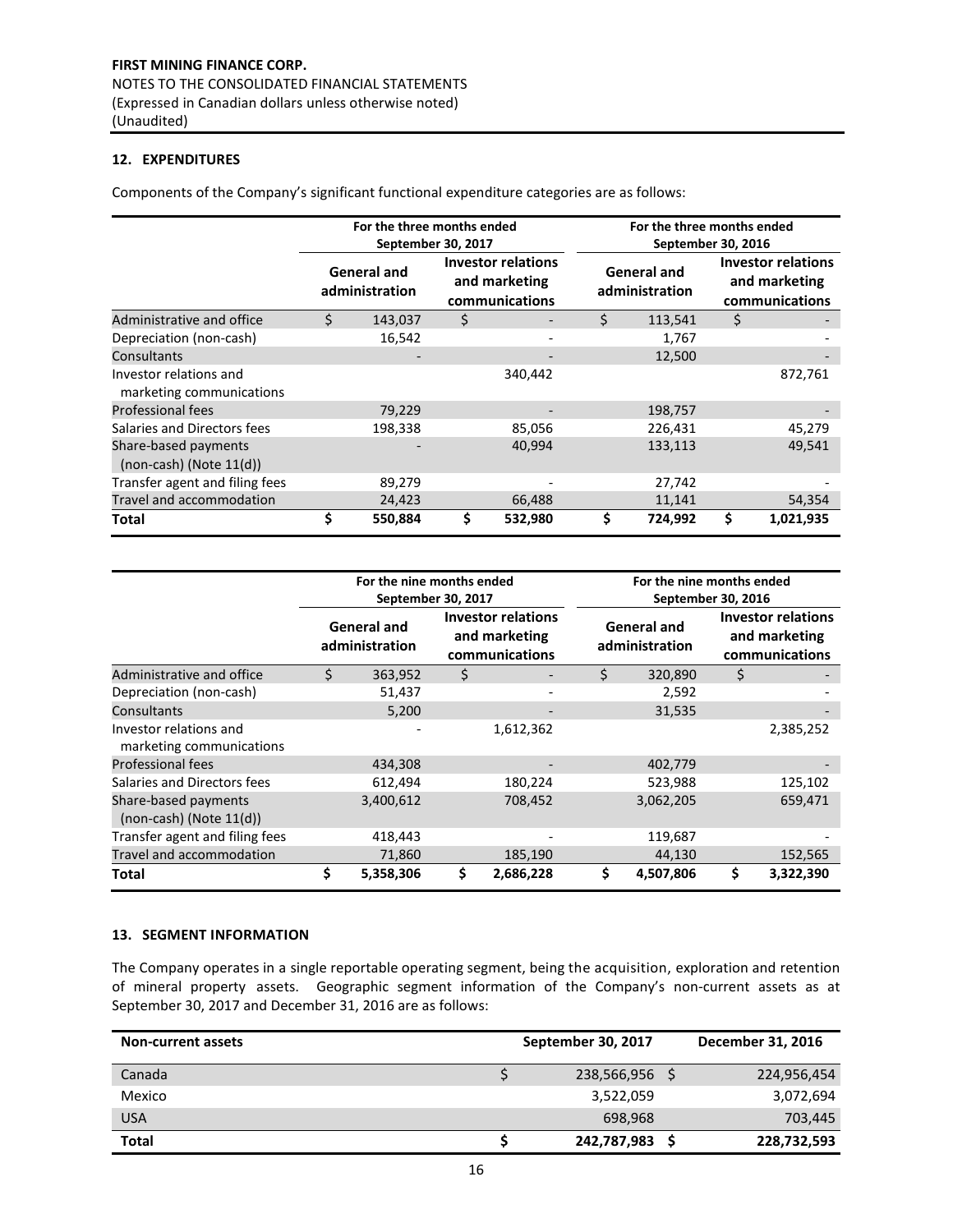## **14. RELATED PARTY TRANSACTIONS**

The Company's related parties consist of the Company's Directors and Officers, and any companies controlled by them. The Company incurred the following related party expenditures during the three and nine months ended September 30, 2017 and 2016:

| Service or Item           | Three months ended September 30, |  |        |      | Nine months ended September 30, |  |         |
|---------------------------|----------------------------------|--|--------|------|---------------------------------|--|---------|
|                           | 2017                             |  | 2016   | 2017 |                                 |  | 2016    |
| Administration and office | 45.622                           |  | 67.481 |      | 138.281                         |  | 148.604 |

expenses Administration and office expenses include amounts paid to First Majestic Silver Corp. ("First Majestic"), a company with two Directors in common, which provides office space and some administrative services to the Company.

As at September 30, 2017, included in accounts payable is an amount of \$nil (December 31, 2016 - \$20,141) due to the Chief Executive Officer. Included in current liabilities is an amount of \$nil (December 31, 2016 - \$454,819) due to First Majestic relating to the outstanding loans payable (Note 9), as well as \$1,930 (December 31, 2016 - \$1,487) due to First Majestic for administration and office expenses.

## **Key Management Compensation**

Key management includes the Officers and Directors of the Company. The compensation paid or payable to key management for services during the three and nine months ended September 30, 2017 and 2016 are as follows:

| Service or Item                 | Three months ended September 30, |  | Nine months ended September 30, |  |           |   |           |
|---------------------------------|----------------------------------|--|---------------------------------|--|-----------|---|-----------|
|                                 | 2017                             |  | 2016                            |  | 2017      |   | 2016      |
| Directors' fees                 | 26,000                           |  | 56,000                          |  | 98.232    | S | 56,000    |
| Salaries and consultants' fees  | 217,942                          |  | 183,896                         |  | 655.565   |   | 502,722   |
| Share-based payments (non-cash) | 40.994                           |  | 182,654                         |  | 4,361,287 |   | 4,276,964 |
| <b>Total</b>                    | 284,936                          |  | 422,550                         |  | 5,115,084 |   | 4,835,686 |

### **15. FAIR VALUE**

Fair values have been determined for measurement and/or disclosure purposes based on the following methods.

The Company characterizes inputs used in determining fair value using a hierarchy that prioritizes inputs depending on the degree to which they are observable. The three levels of the fair value hierarchy are as follows:

- Level 1: fair value measurements are quoted prices (unadjusted) in active markets for identical assets or liabilities;
- Level 2: fair value measurements are those derived from inputs other than quoted prices included within level 1 that are observable for the asset or liability, either directly (i.e. as prices) or indirectly (i.e. derived from prices); and
- Level 3: fair value measurements are those derived from valuation techniques that include inputs for the asset or liability that are not based on observable market data (unobservable inputs).

The carrying values of cash and cash equivalents, accounts receivable, and accounts payable and accrued liabilities approximated their fair values because of the short-term nature of these financial instruments. These financial instruments are classified as financial assets and liabilities at amortized cost and are reported at amortized cost.